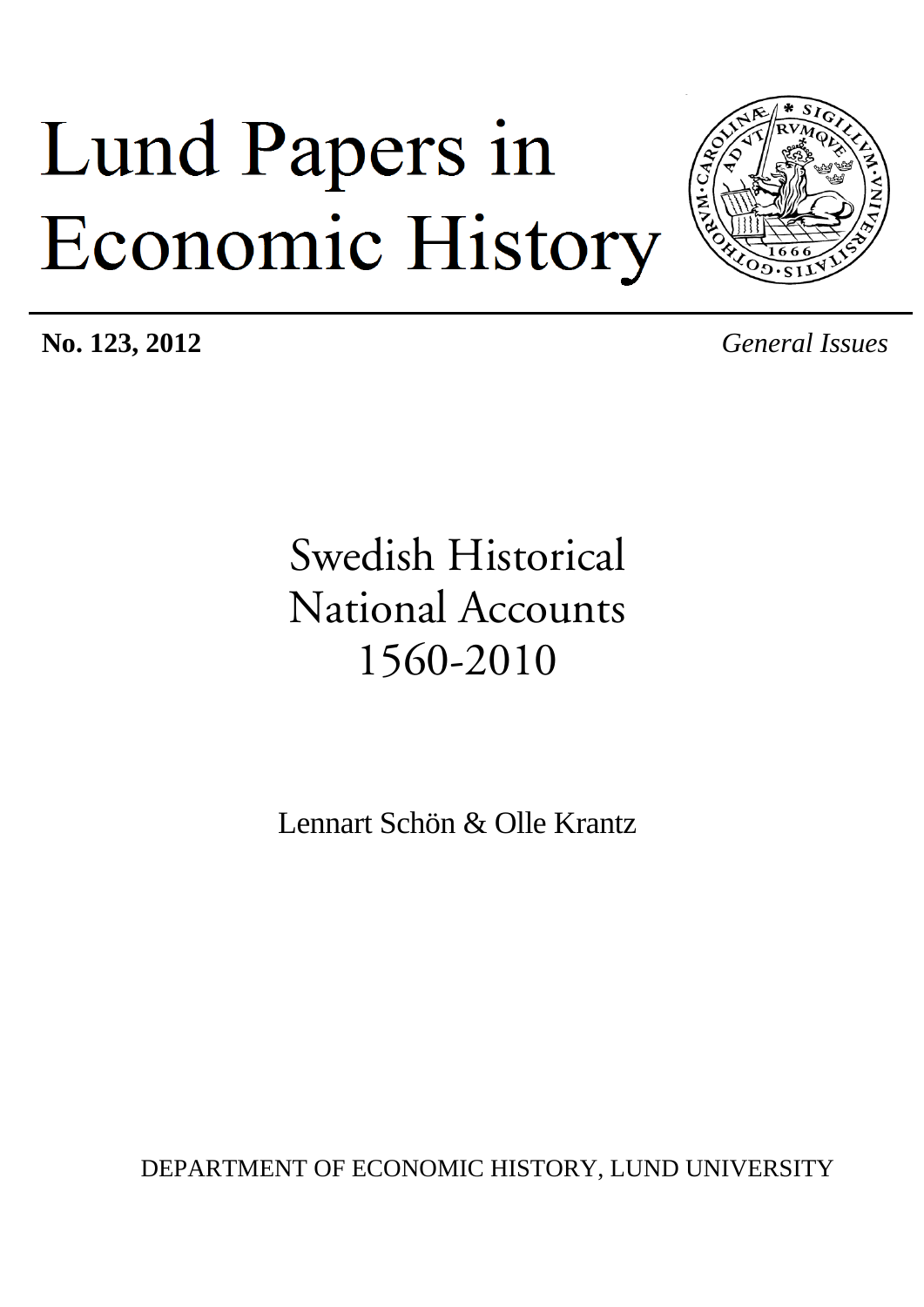**Lund Papers in Economic History** ISSN 1101-346X ISRN LUSADG-SAEH-P--12/123--SE+33

© The author(s), 2012

**Orders of printed single back issues (no. 1-65)** Department of Economic History, Lund University Postal address: P.O. Box 7083, S-220 07 Lund, Sweden Telephone: +46 46 2227475 Telefax: +46 46 131585

**Full-text electronic issues (no. 58, 60, 61, 66--)** www.ekh.lu.se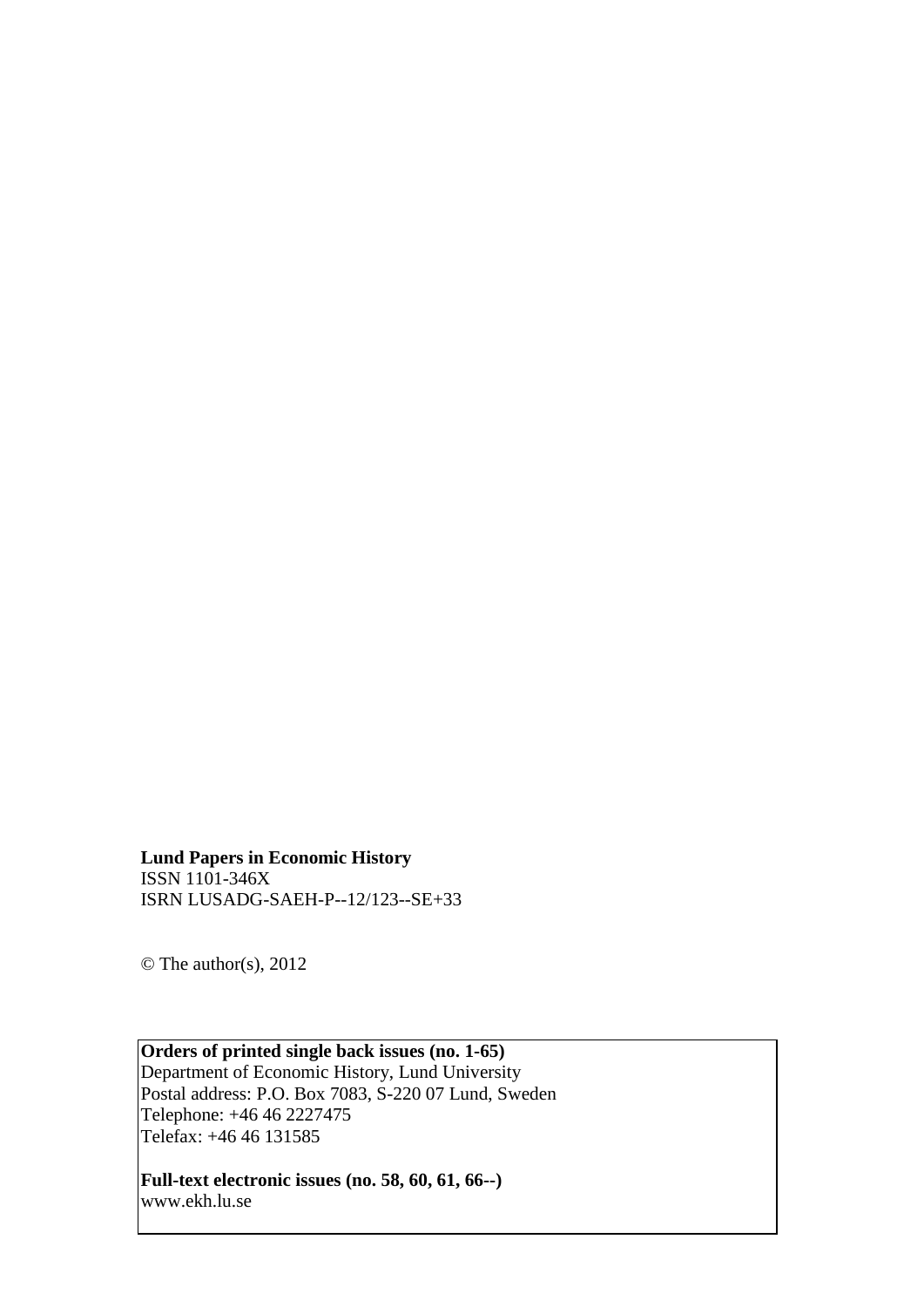#### Swedish Historical National Accounts, 1560-2010

#### **Abstract**

A comprehensive set of GDP series for Sweden with annual estimates at both aggregate and sector levels 1560-2010 is presented (Swedish Historical National Accounts of 2012). New series for the period 1560-1800 are linked to slightly revised data for 1800-2000, which are extended to 2010. The series provide a new view on Swedish long term development. While there was long term stagnation between the late sixteenth and the early nineteenth century, secular fluctuations were considerable with low points around 1600 and 1800 and with a peak around 1700. The early peak was surpassed only in the late nineteenth century. Furthermore, the revisions of the 1800-2000 series have a considerable impact upon benchmark comparisons of income levels. Thus, minor revisions of prior sector accounts for agriculture and services of dwellings, together with a major shift in deflation technique, raises the level of Swedish GDP in constant prices in the early nineteenth century by about 45 percent. The paper gives an overview of the data construction and of the revisions for the new SHNA. The paper also provides a presentation of a satellite account on unpaid domestic work. Furthermore, links to the full data set are given.

**JEL Classifications**: N01; N13; N14.

**Keywords**: historical national accounts; deflation; economic growth; demand approach.

**Lennart Schön**: Department of Economic History, Lund University School of Economics and Management, Sweden.

Email: [lennart.schon@ekh.lu.se](mailto:lennart.schon@ekh.lu.se)

<http://www.ekh.lu.se/ekhlsc/>

**Olle Krantz**: Department of Geography and Economic History, Umeå University, Sweden.

Email: [olle.krantz@ekhist.umu.se](mailto:olle.krantz@ekhist.umu.se)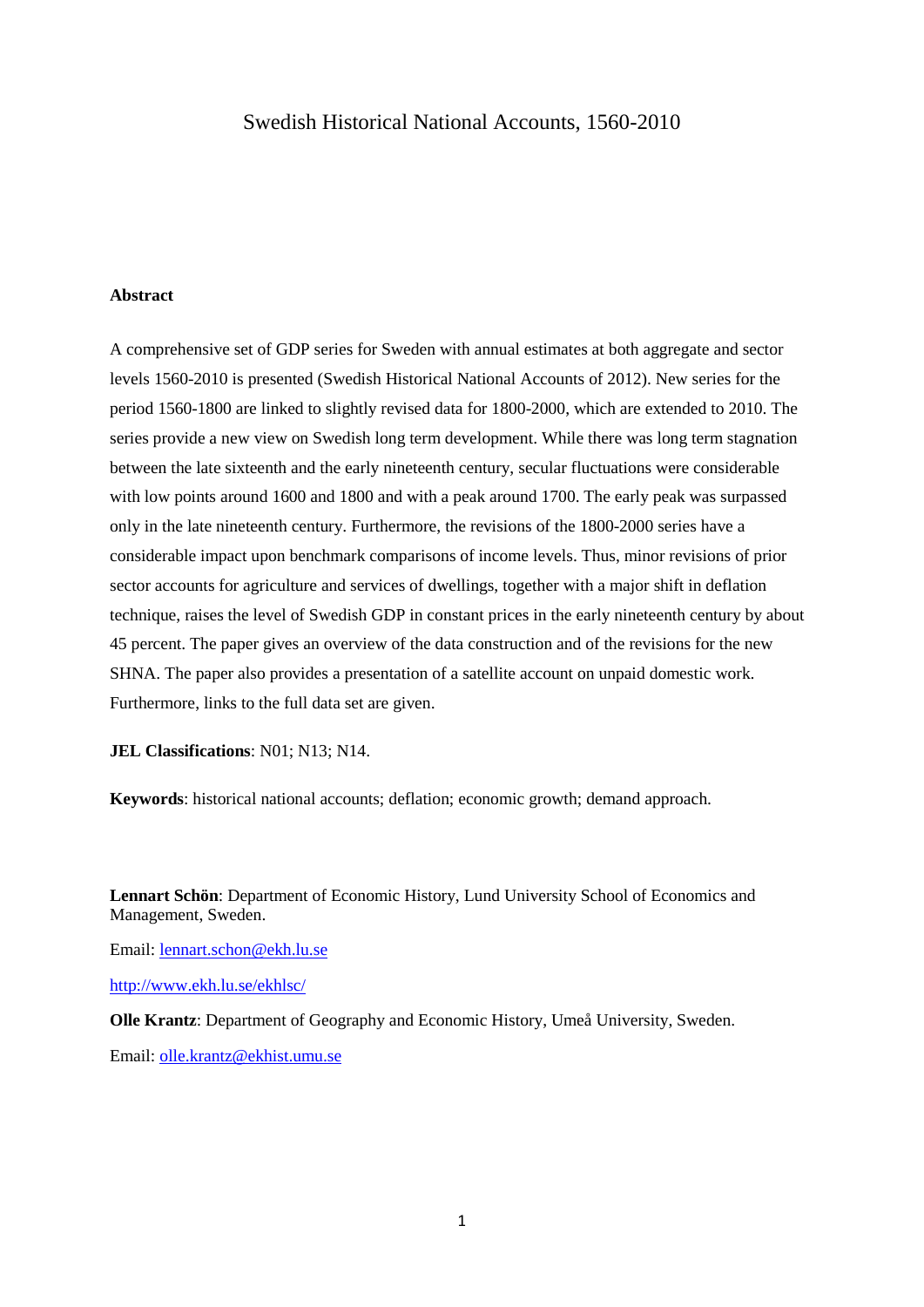## Swedish Historical National Accounts 1560-2010

*Lennart Schön Olle Krantz Lund University Umeå University*

*Department of Economic History Department of Geography and Economic History*

#### Introduction

New data on the Swedish GDP were recently presented and analyzed in the article *The Swedish economy in the early modern period. Constructing Historical National Accounts 1560-2000.* [1](#page-3-0) It is part of a comprehensive research project aiming at constructing series for Sweden<sup>[2](#page-3-1)</sup> as far back as possible, hopefully from the early middle ages onwards. The GDP per capita series up to 1800 was completely new and for the following period a revised series from a book published some years ago (Krantz and Schön (2007)) were used.

The new GDP per capita series (see figure 1 and appendix A) provides a new view on Swedish long term development. The series reveals stagnation between the late sixteenth and the early nineteenth century. However, this does not imply that there were no fluctuations. On the contrary, a clear pattern of change is visible. After retrogression during the second half of the sixteenth century to a low point around 1600, there was economic growth in most of the seventeenth century, i.e. in the period that patriots have described as "Sweden's Era of Greatness". The next century, which comprised the period that for some reasons has been called "the Era of Liberty", was distinguished by retardation with another low point around 1800. This meant that GDP per capita around 1800 was roughly at the same level as in the late sixteenth century. In the nineteenth century an economic growth commenced which accelerated in the last decades of the century and mirrored an intensified industrialization process. However, the prior peak level from around 1700 was surpassed only in the second half of the nineteenth century. Then, sustained growth characterized the rest of the period, with variations as to speed and structural change. In the article a first analysis of this very long-run pattern and its implications for the interpretation of the Swedish history was made. For the period after 1800 some revisions of sector series as well as change of deflation technique to provide a better basis for international comparisons were made, which raised the

<span id="page-3-1"></span>

<span id="page-3-0"></span>Schön and Krantz (2012).<br>Or rather the area that nowadays is called Sweden.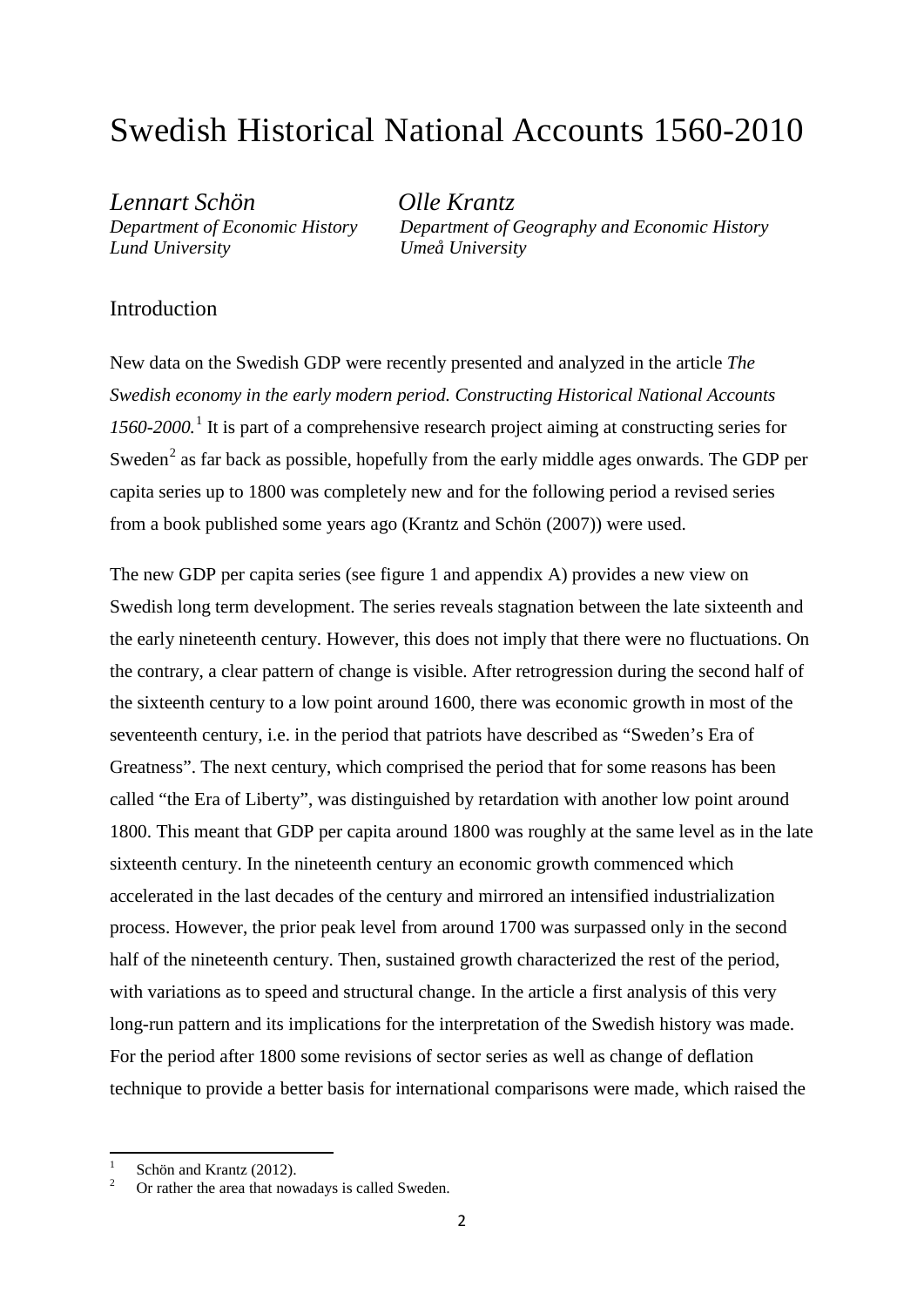Swedish level in the early nineteenth century up to about 45 percent relative to the aggregated GDP series in constant prices in Krantz and Schön (2007).



*Figure 1. GDP per capita in Sweden, 1560-2010. SEK in constant prices, price level 1910/12.*

This paper gives an overview of the data construction for the Swedish Historical National Accounts (SHNA) of 2012. It is divided into three sections. The first one deals with the period 1560-1800 with completely new series. The second section deals with the period 1800-2010 with some revisions and corrections and an extension to 2010. In this section, furthermore, a comparative analysis of deflation techniques provides some insights into structural changes, both on aggregated GDP level and on sector levels. In the third section a short presentation of a satellite account on unpaid domestic work is provided.

A data set containing the historical national accounts for the entire period 1560-2010 is found online: www.ekh.lu.se. See also appendix C. One should note that present time levels of GDP and sector value added in these series differ from data in contemporary official national accounts. It is natural that a number of shifts and redefinitions are performed in contemporary statistics in relation to structural and technological changes, but it is also reasonable that levels in the short contemporary series are adjusted to the long historical series rather than the other way around.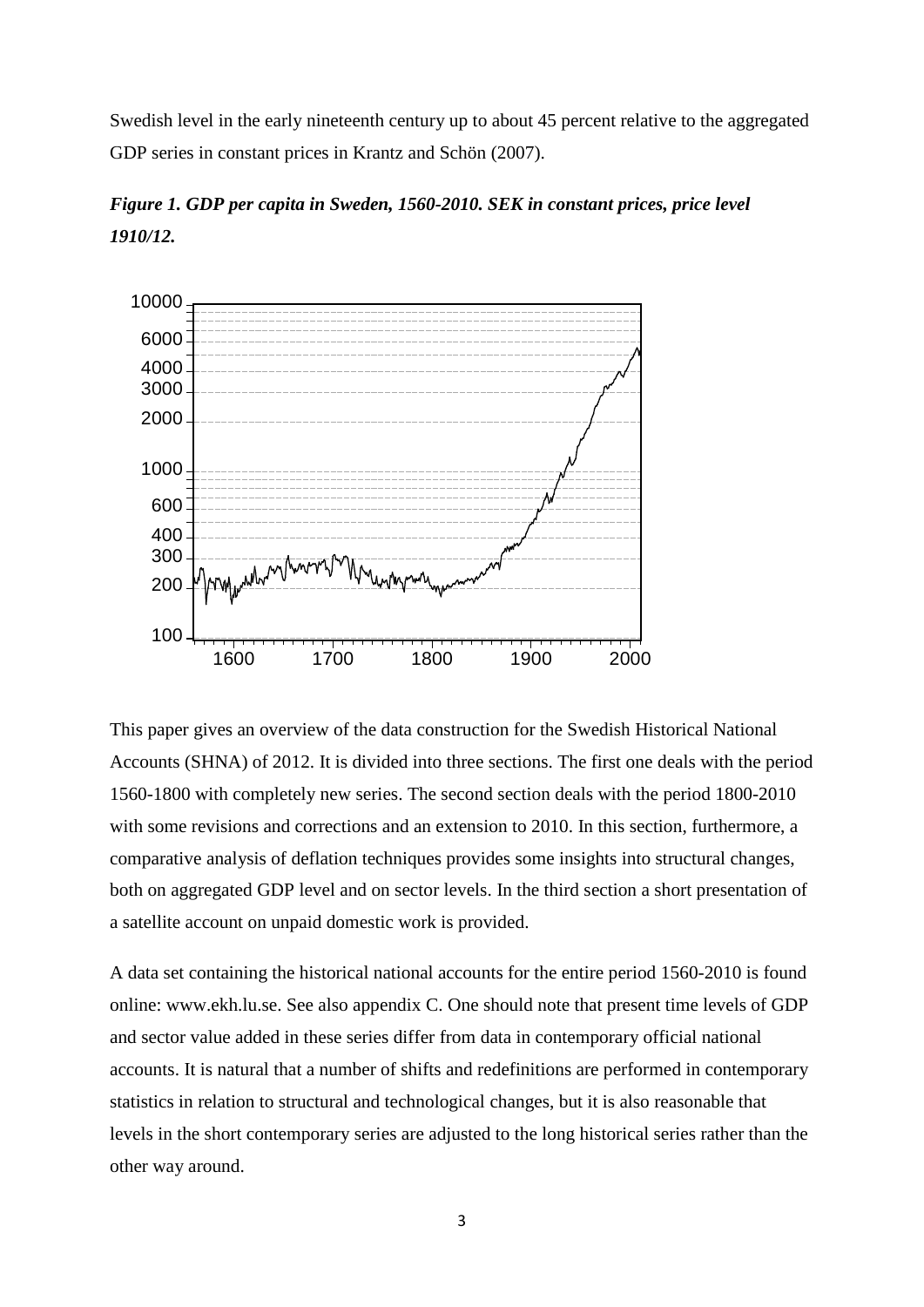#### The construction of SHNA1560-1800

#### **Agriculture**

For the pre-industrial period, agriculture is probably the most studied industry in Swedish economic history. However, only to a limited extent, these studies have been quantitative meaning that there are few long-term data series concerning for instance output. One exception is the tithes which are related to production and for which data exist for the whole period. However, their usability as an output indicator has been questioned. Hannerberg (1971) gives a critical overview of the discussion in an authoritative study and his conclusion is that the tithes show the allocation of harvests to various cereals more or less correctly. However, he maintains that the long-term performance is not shown in a proper way by these data. This opinion is corroborated by Leijonhufvud (2001) in a meticulous study. She have processed the data and added them up to series for the entire country 1559-1680. The aggregated series indicates a constant level of production in a period when population roughly doubled. This result questions the validity of the tithes as an indicator of long term changes.

In another recent work on harvests in the seventeenth and eighteenth centuries, Edvinsson (2009) maintains that tithes and harvest estimates show short-term fluctuations properly while they are not reliable for long-term changes. Instead, he presents a series of annual harvest per capita 1665-1820 combining harvest estimates and prices with an assumption of long-term constant per capita level. In the study as well, he shows that there is a high degree of correlation between harvest estimates and price fluctuations.

To conclude from these three authors, tithes and harvest estimates show short term fluctuations in a proper way but not trends over longer periods.

Olsson and Svensson (2010) is an exception in Swedish agricultural history since they have estimated agricultural production 1700-1860 in the southern province of Scania, with the help of direct production data from farmers' accounts. The outcome of their study is that there was stagnation on a per capita level until the 1780s when a first trend break occurred with the early enclosure movement. It was followed by a strong expansion in the first half of the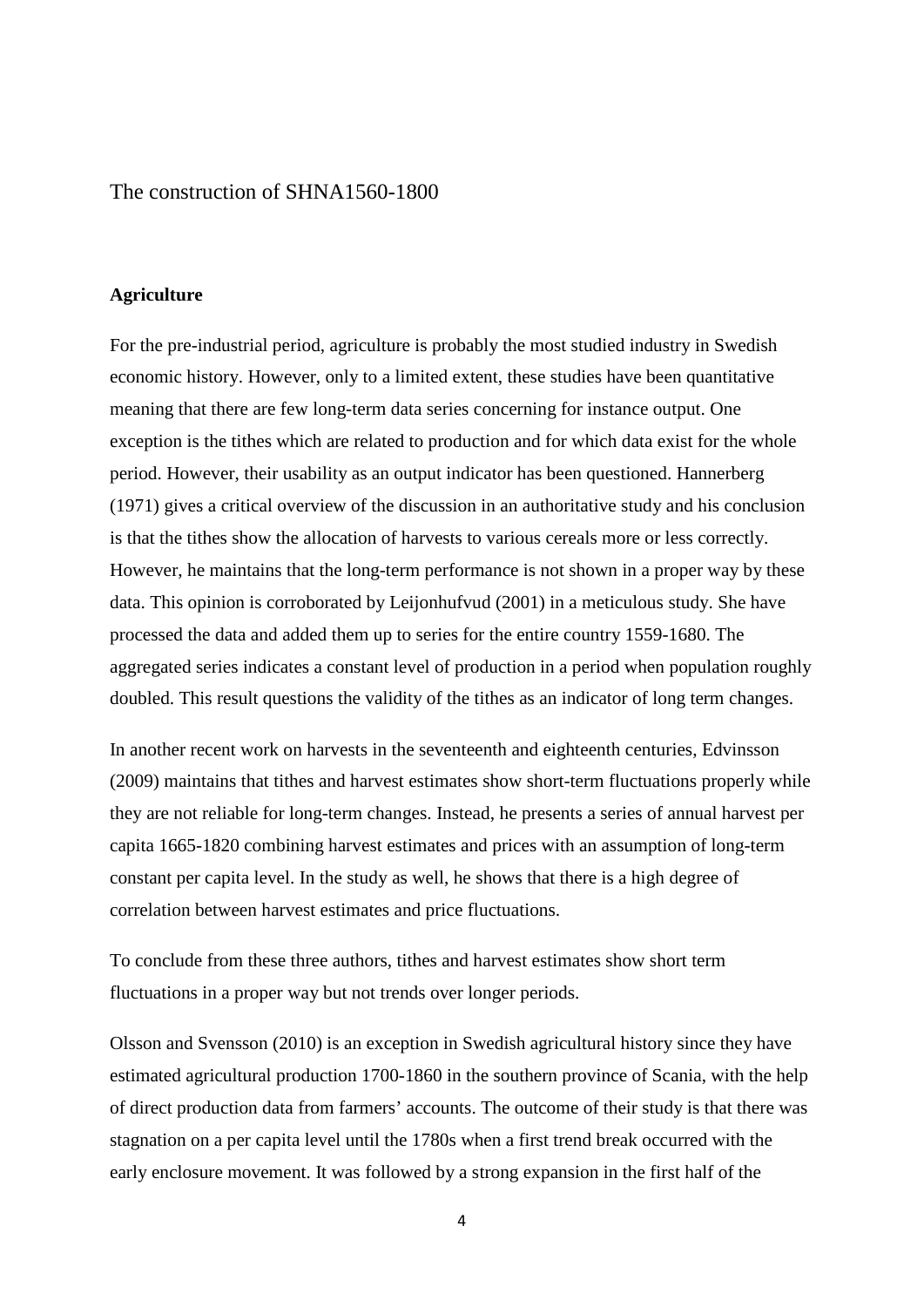nineteenth century; a productivity increase per worker of 0.8 percent annually and a per capita increase of 0.6 percent. These estimates are based upon a large sample of farm records but Scania was the leading agricultural district and a pioneer in the enclosure movement, and, thus, not entirely representative for Sweden. Their results, however, point in the same direction as the present estimates which show similar trends but a somewhat weaker development for agriculture in Sweden overall. Thus, a downward per capita trend in the estimate for the eighteenth century was followed by an annual growth trend of 0.4 percent from 1800 up until the  $1860s.<sup>3</sup>$  $1860s.<sup>3</sup>$  $1860s.<sup>3</sup>$ 

Due to the fragility of direct sources, the present estimate of agricultural production prior to 1800 utilizes another method than either tithes or farm records, viz. the demand approach used by Crafts (1980), Allen (2000), Alvarez-Nogal and Prados (2007), and Malanima (2011). While production data are scarce or non-existent over the period 1560-1800, this approach utilizes series of real wages and real prices of agricultural and industrial products.

Wage and price data are among the best indicators of economic performance available in Sweden prior to 1800. Two long and consistent wage series exist, one for unskilled workers in Stockholm and the other for agricultural day workers. The first one, from the early sixteenth century up to the mid-nineteenth century, is constructed by Johan Söderberg (2009). It is excellent in consistency and scope in time but the data is of course restricted to the only really urban region in an overwhelmingly agrarian economy. The other series is constructed by Lennart Jörberg (1972) and goes from the 1730s up to the early twentieth century. The price and wage notations that form the basis for the series are from the so called market price scales which are available almost annually for all provinces in Sweden. Thereby averages for the whole economy were calculated for wages as well as for a number of commodities of various kinds.

It should first be noted that the Stockholm series and the average rural series are very similar in the long run between 1732 and 1850. With only Stockholm data prior to 1732, however, one may ask whether these wages are representative for the whole country.There may have been specific periodical trends and fluctuations in building worker wages in the capital city, due for instance to construction booms or slumps. In the longer run, however, it is reasonable that regional wage development goes in the same direction as long as there is some degree of

<span id="page-6-0"></span><sup>&</sup>lt;sup>3</sup> For agriculture proper, annual per capita growth was 0.38 percent. Adding forestry, gives a sector growth of 0.51 percent.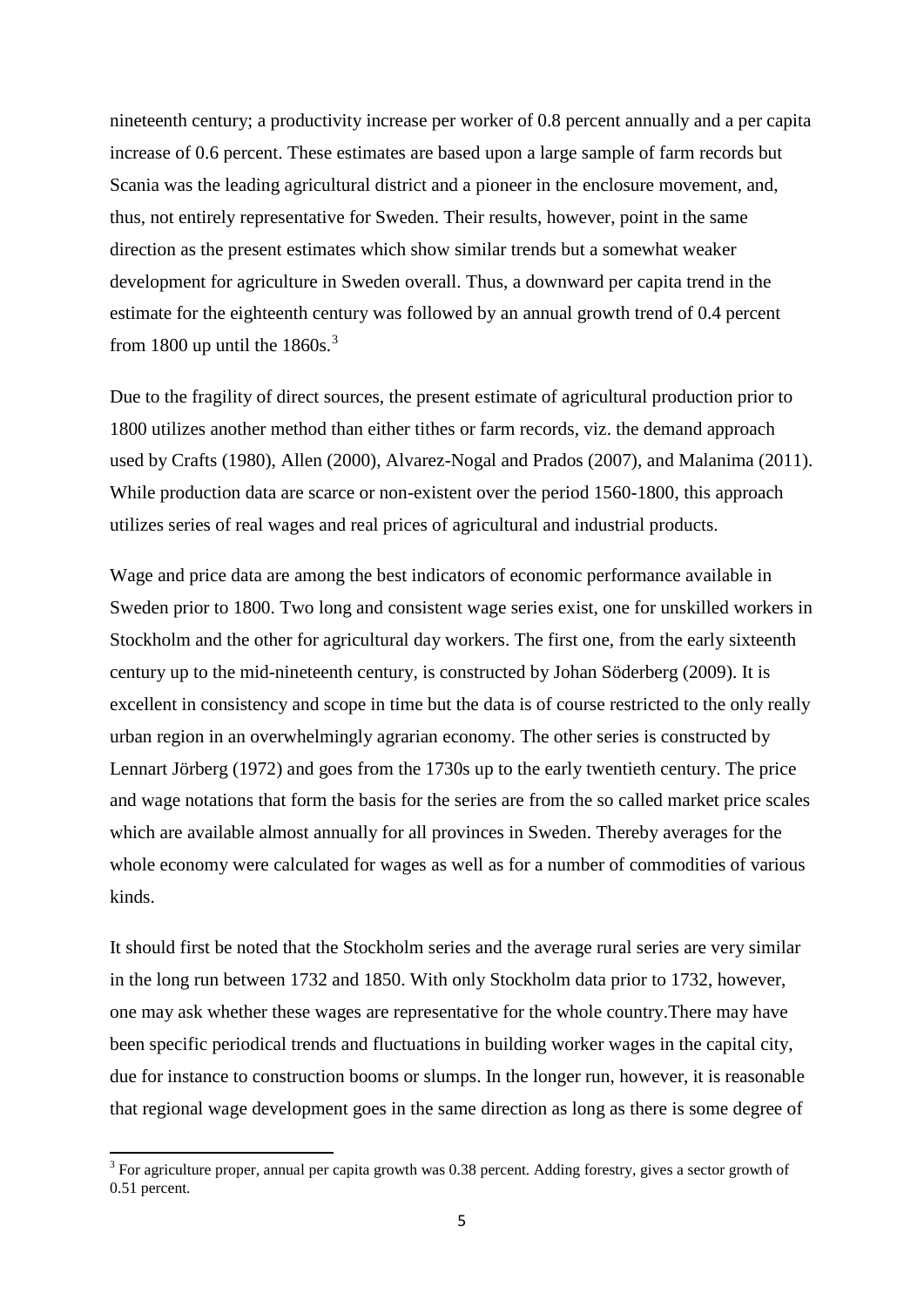market integration. There was probably an integration of the economy in the country at least in the central parts and thus it could be expected that the long-term wage changes were rather equal as was the case between 1732 and 1850. Here it is assumed that these mechanisms of integration worked also in the pre-1732 period. It might be the case though that the strong expansion of the capital city in the seventeenth century periodically gave an upward bias in the wage estimate. On the other hand, the construction boom led to inflow of workers who could have exerted a downward pressure on wages, particularly when recession set in. Thus, the Stockholm series from 1540 is linked to the average rural series in 1732 to obtain a wage series for the whole period.

The wage series is deflated into real wages with the consumer price index constructed by Rodney Edvinsson and Johan Söderberg (2009). It shows some distinctive long trends. From the 1540s to the turn of century 1600, real wages were falling. From the low points in the early seventeenth century, the trend turned upwards to the 1690s but fluctuations were very strong. From that point of time the level stagnated for a couple of decades with some deep falls during the wars in the early eighteenth century. From the 1730s and 1740s real wages clearly moved downwards quite persistently to the trough in the decade of the Napoleonic wars, to turn upwards again, but irregularly, from the 1810s to the 1850s.

For estimating the demand for agricultural products, price indices of agricultural and industrial goods are constructed from the major products of rye, barley and butter and of bar iron and woolen cloth respectively.<sup>[4](#page-7-0)</sup> Income is approximated by day wages i.e. the real wage series discussed above. Since the actual number of working days is unknown, day wages may deviate from income. In the short run, this uncertainty is met by a rather low elasticity in demand from changes in real wages, which corresponds to the fact that the effects from changes in prices or wages on demand may be counteracted by variations in annual labour time, as noted by Malanima (2011).

It is possible, though, that there has been a long term shift in the number of productive working days over the year that would make day wages and income deviate to some extent. The "agrarian revolution" in Sweden that started during the late eighteenth century, plausibly led to an increase in the number of productive working days per worker. This might have been

<span id="page-7-0"></span><sup>4</sup> 1560-1620: rye, butter and bar iron prices from Söderberg (2003); 1620-1732: rye, barley, butter and bar iron from Hansson (2006) with a link for bar iron 1620-1639 from Posthumus (1943), 1732-1800: rye, barley, butter, bar iron and cloth from Jörberg (1972). The Hansson price series for agricultural goods are adjusted for a strong deviation in 1632-1633 to the consumer price index. Indices of prices and wages are presented in appendix B.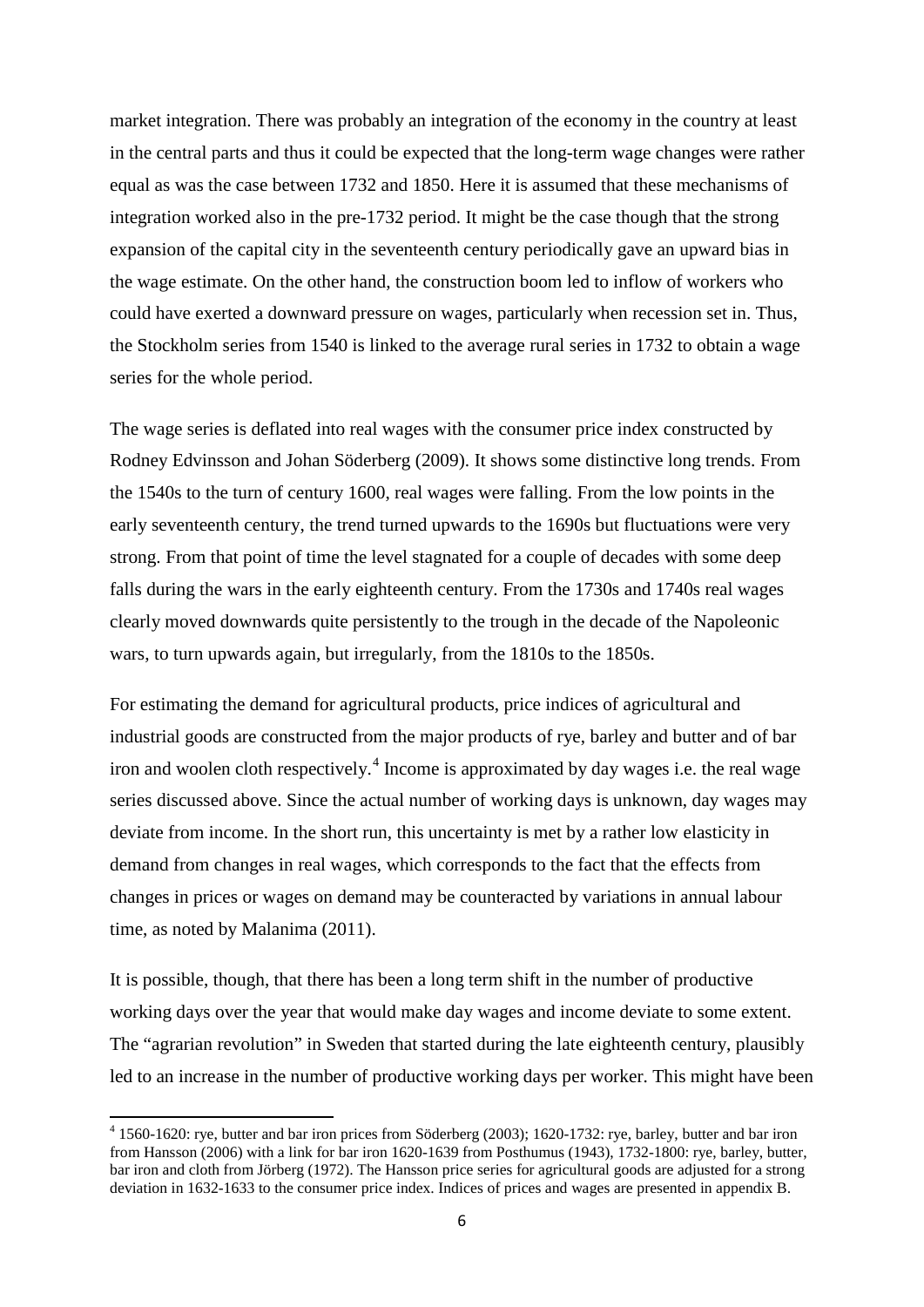the case particularly since the cultivation season was prolonged with a greater variety of crops and since investment activities increased (Gadd (2011)).This intensification of agriculture occurred however mainly in the nineteenth century and had probably less effect on working opportunities in the eighteenth century. Consequently, no correction is made for this in the estimate. Thus, while there might be a slight upward bias in the income estimate for the seventeenth century with the Stockholm series, there might also be similar downward bias for the eighteenth century.

With the demand approach, per capita consumption of agricultural products is estimated in a model that assumes positive income elasticity, negative price elasticity to agricultural products and a weak positive cross elasticity to industrial products. All prices and wages are in real terms, i.e. deflated by the consumer price index. The elasticities used in the model are the same as in Malanima (2011):  $0.4*d(wages)-0.5*d(agro prices)+0.1*d(ind prices)$  $0.4*d(wages)-0.5*d(agro prices)+0.1*d(ind prices)$  $0.4*d(wages)-0.5*d(agro prices)+0.1*d(ind prices)$ . <sup>5</sup>

The long-term trends of the estimated annual per capita consumption 1560-1800 are quite clear. From the mid-sixteenth century to the mid-seventeenth century, consumption is estimated to have decreased by roughly about a quarter. The decrease was followed by stagnation, however with strong annual fluctuations up to about 1800. These tendencies are in line with the historiography of the Swedish economy. Thus, the decrease from the sixteenth century is partly in line with the study by Leijonhufvud but it is less severe than in her estimate. It is also in line with Heckscher (1935-1949) who maintained that there was a drastic decline in consumption standards from the sixteenth century, while Myrdal and Morell (2011) recently presented a generally very pessimistic view of agriculture in the seventeenth century.

To arrive at production, consumption data have to be complemented with foreign trade data, i.e. production=consumption +export-import. Annual figures on trade items are available from 1732.<sup>[6](#page-8-1)</sup> Prior to this year, Heckscher reports the composition of imports and exports at a number of benchmarks from the 1550s to the 1[7](#page-8-2)20s.<sup>7</sup> With annual trade figures from 1732,

<span id="page-8-0"></span><sup>&</sup>lt;sup>5</sup> Within the constraint that the sum of elasticities is unity, there is some room for varying the elasticities of wages and agricultural prices. As demonstrated by Malanima, the effect on the outcome of such variations is only marginal.

<span id="page-8-1"></span><sup>&</sup>lt;sup>6</sup> With quantities 1732-1800 given in *Historisk statistik*  $3$ , current values are calculated with prices from Jörberg (1972) and linked to the series in SHNA from 1800.

<span id="page-8-2"></span>Heckscher (1935-1949) gives the percentage share of different items. Using data from metal industry, these shares are converted into values in current prices and so the exports and imports of agricultural products are added to/deducted from the estimates of annual consumption to reach annual production. Furthermore, between the benchmarks, export and import figures are interpolated. See also Heckscher and Boëthius 1938.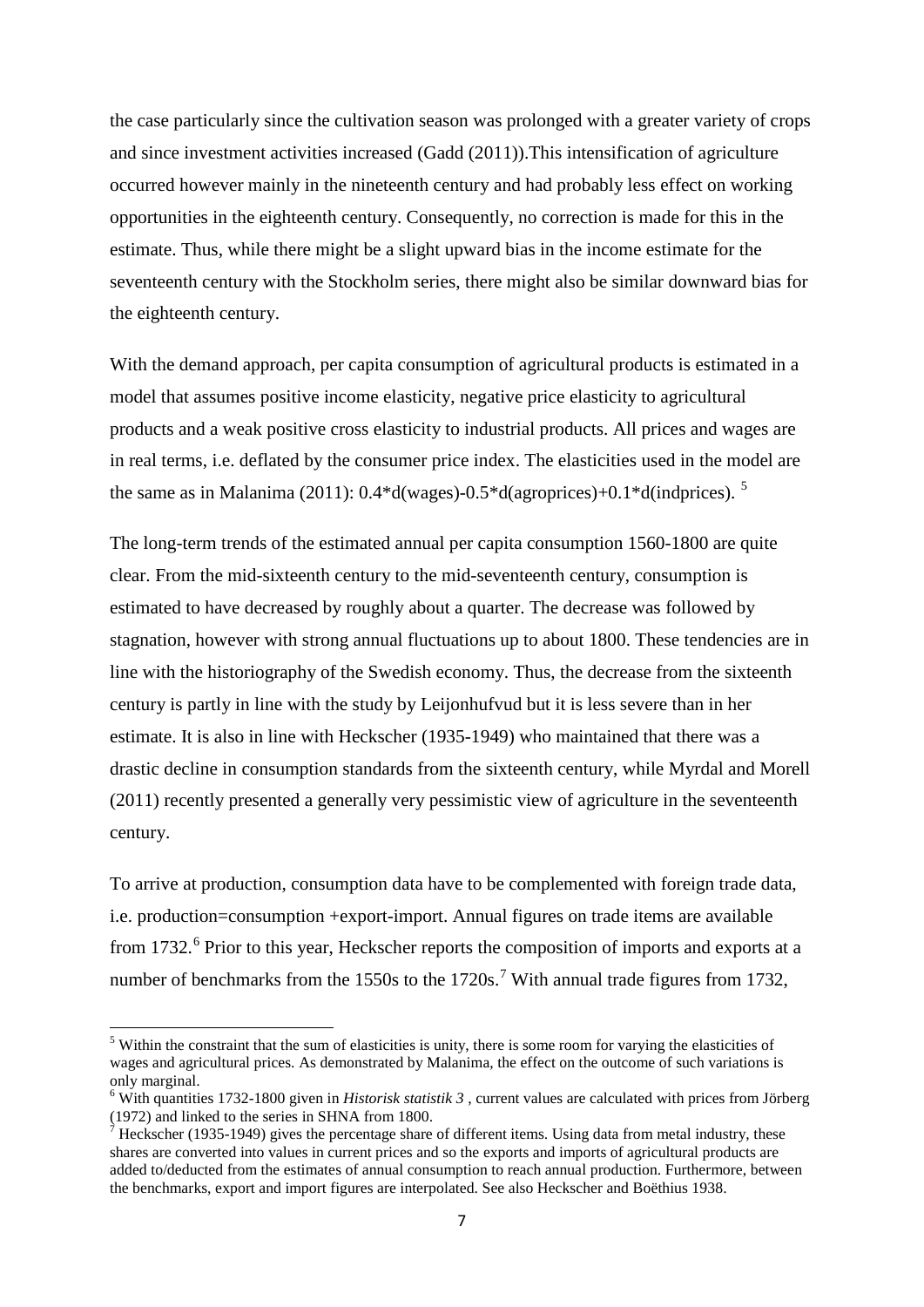and interpolated figures between the benchmarks mentioned together with consumption data, agricultural production 1560-1800 is estimated.

One can notice that trends in foreign trade are similar to trends in the estimated consumption. A small positive trade balance in the mid-sixteenth century was turned into a negative balance in the following decades and at the turn of the century 1600, while a substantial trade surplus arose during the first decades of the seventeenth century. However, in the second half of this century, and through the eighteenth century, the balance was negative again, with a culmination of imports around the turn of the century 1800. In the first decades of the nineteenth century, trends shifted once more with a new export surplus in the 1840s and 1850s. Thus trade data give support to the consumption estimate from the demand approach and reinforces the long-term trends, when going from consumption to production.

#### **Manufacturing industry and handicrafts**

No complete production figures for the manufacturing industry exist but there is information which can be combined in an estimation of a series that represents the whole industry.

*The metal industry*: Export and production figures for iron for some years are found in Heckscher (1935-1949). Additional figures were provided by Kumlien (1953), Hammarström (1956), Hildebrand (1957) and some other scholars. These data are not complete over time and no attempts were made to put them together in long time series until such series were constructed and presented in Olsson (2007), and Krantz and Olsson (forthcoming). An estimate of a series of production of *osmund*, an old form of iron, and bar iron was made on the basis of available data. It is mainly based on export figures which are more frequent than output data. From 1732, annual figures are given in the official statistics, *Historisk statistik för Sverige*, 3, and these were utilized. First an annual export series was estimated for the whole period. Then, with the help of point estimates of total output for some years, export shares were arrived at. These were interpolated and on this basis output figures were computed. Osmund iron was exported until the early seventeenth century and after that only bar iron. For a short period both kinds existed and they were weighted to form one series.

For copper production a quantity series from 1540 onwards was compiled by Lindroth (1955) in a comprehensive work on Swedish copper mining and manufacturing. Some lacunas in the series were filled by interpolation.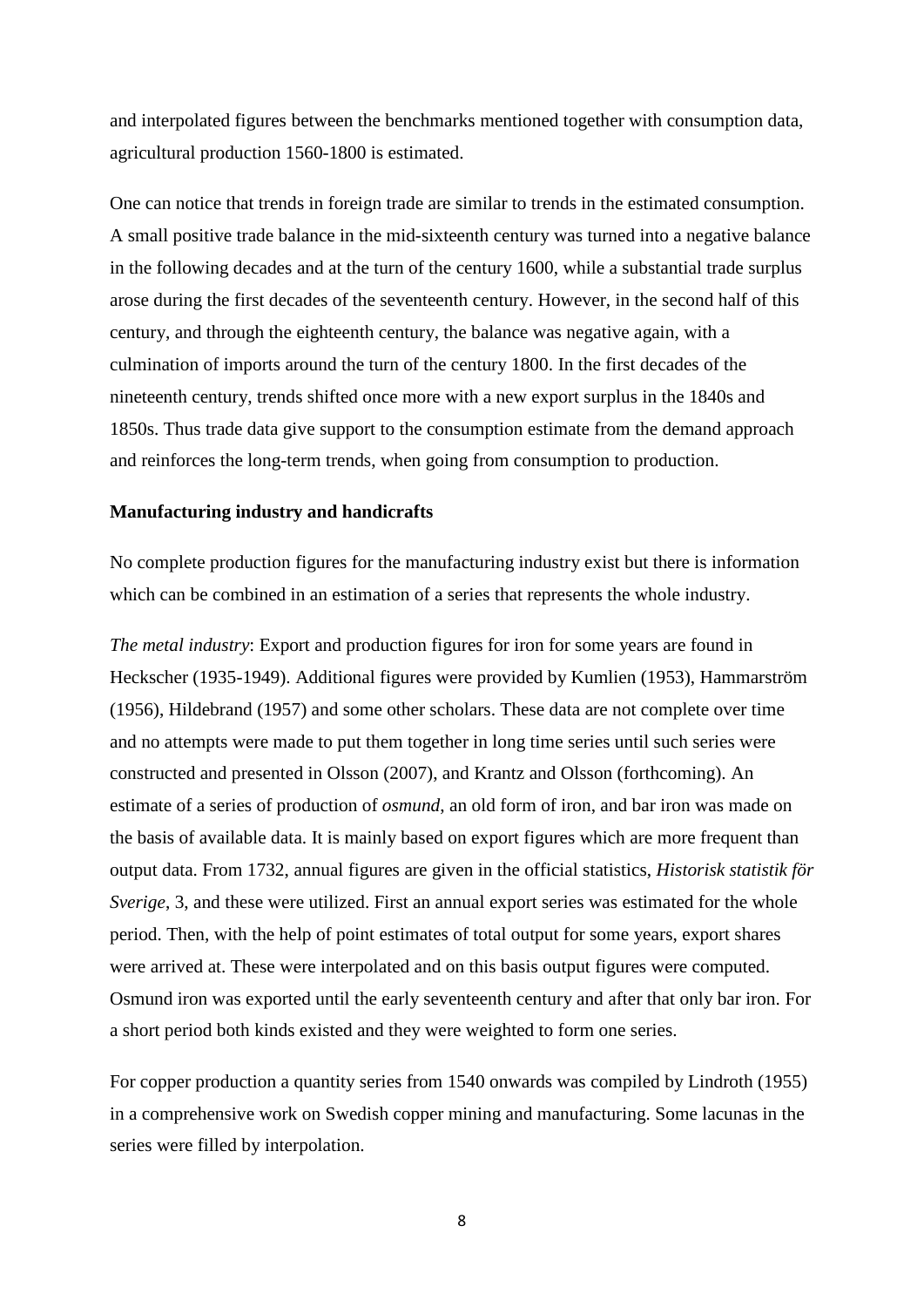The iron and copper series were combined by a rough weighting to form a volume series which can be assumed to represent the output of the Swedish metal industry. The weighting was made on the basis of the price ratio between iron and copper. In the 1580s the copper price, according to Heckscher, was six times higher than the iron price. Of course this ratio varied over the two centuries up to 1800. However in the 1820s, according to Jörberg (1972), it was again around 6:1 and this ratio was used for the whole period.

Data in current prices can be calculated by using price data. For bar iron they were taken from Söderberg (2003), for the period 1560-1620 which were linked to data from Posthumus (1943) for the period 1620-1650, Hansson (2006), 1650-1732, and Jörberg (1972) 1732-1800. For copper, data from [Posthumus \(1943\) c](http://www2.scc.rutgers.edu/memdb/search_form_postpr.php%20were%20used%201624-1800)ould be used. For 1540-1624, due to lack of data, it was assumed that the price performance was the same as for bar iron.

*The food industry*: Data for this industry do not exist and, consequently, approximations had to be made. Inputs emanate mainly from agriculture and therefore it was assumed that output in the food industry followed that of agriculture. Data in current prices could be constructed by reflating with an index series of rye prices. This series was preferred instead of a cost-ofliving index which contains items that do not relate to the food industry.

*Total industry*: A combined series of iron and copper production is taken as representing the entire metal industry, which, not least due to its exports, was a very important sub-industry. So was the food industry as well with its relatively large output. In 1800 their respective shares of the whole industry were 28.7 and 34.1 percent and these shares were used when weighting them together. Thereby a series assumed to represent the whole industry could be calculated.

#### **Building**

For the nineteenth and twentieth century, the building industry is problematic when constructing historical national accounts due to lack of information on which to base the estimates and these problems become even more accentuated for earlier time periods. Therefore, an indirect estimation technique had to be employed.

Manufacturing industry and handicrafts as well as agriculture had a strong influence on building activities via investments. Therefore, it was assumed that the series for industrial and agricultural output constitute indicators of building. Furthermore, building of dwellings is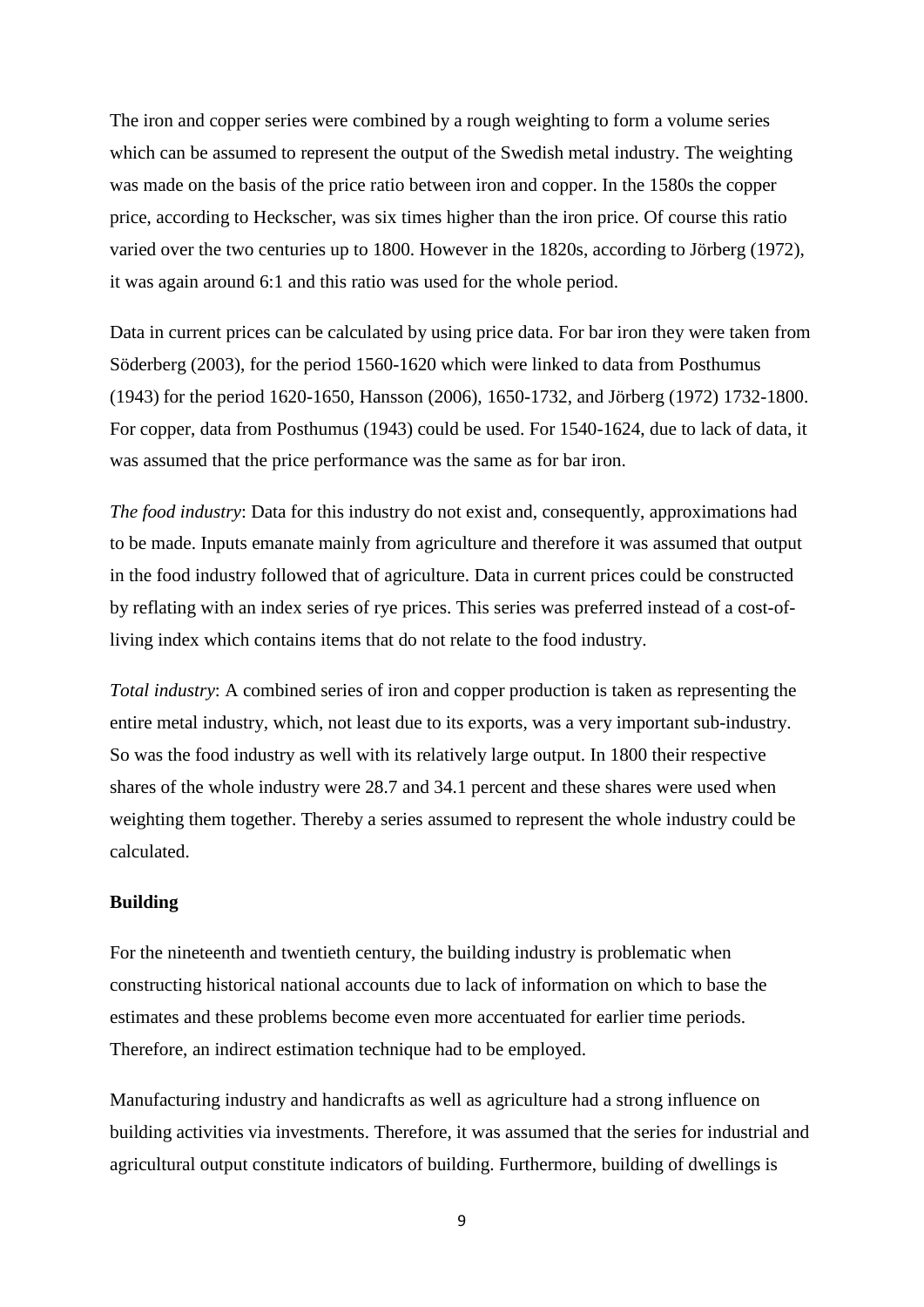important and for this sub-industry population figures are supposed to be an indicator.<sup>[8](#page-11-0)</sup> Hence, the average of indices (1800–1) for agricultural and industrial production and population are supposed to show the performance of the building sector and this indicator was linked to the production value of building 1800 in Krantz and Schön (2007).

#### **Transport**

Very few data on which to base an estimate on transport production for this period are available. Therefore it was assumed that this sector's output is represented by an index series (1800=1) constructed from 50 percent of the volume of material production (industry and agriculture) and 50 percent from the volume of domestic trade (as an indicator of transport intensity also in passenger transport). The resulting series was linked to the value for 1800 according to Krantz and Schön (2007).

#### **Private services**

*Domestic trade etc:* All commercial services are assumed to be included here which means not only trade but also banking, insurance and hotels.

1624-1810: In this period domestic custom duties had to be paid within the Swedish realm. For all goods brought to market places or to towns to be sold, the sellers had to pay such duties (1/32 of the merchandise value). The control of the trade was rather strict which resulted in comprehensive records of the customs revenues. Most of these records are available in archives and have been used to study various aspects of domestic trade, mostly local. However, no systematic compilation of the whole data set was made until Andersson Palm (1992) carefully processed the data and presented series for the whole country.

One problem with these data is that they comprise the entire Swedish realm which means that Finland is included. However, the Finnish share of the total was roughly the same during the whole period, around ten per cent. Therefore, this is not troublesome when a recalculation is made to an index series. Another issue is that some major Danish-Norwegian regions were incorporated with Sweden in the mid seventeenth century. However, for the period prior to this an estimate was made for these regions. (Andersson Palm (1992), p 228)

<span id="page-11-0"></span><sup>8</sup> Population figures from Andersson Palm (2001) and SCB via *Historia.se* which is administered by Rodney Edvinsson.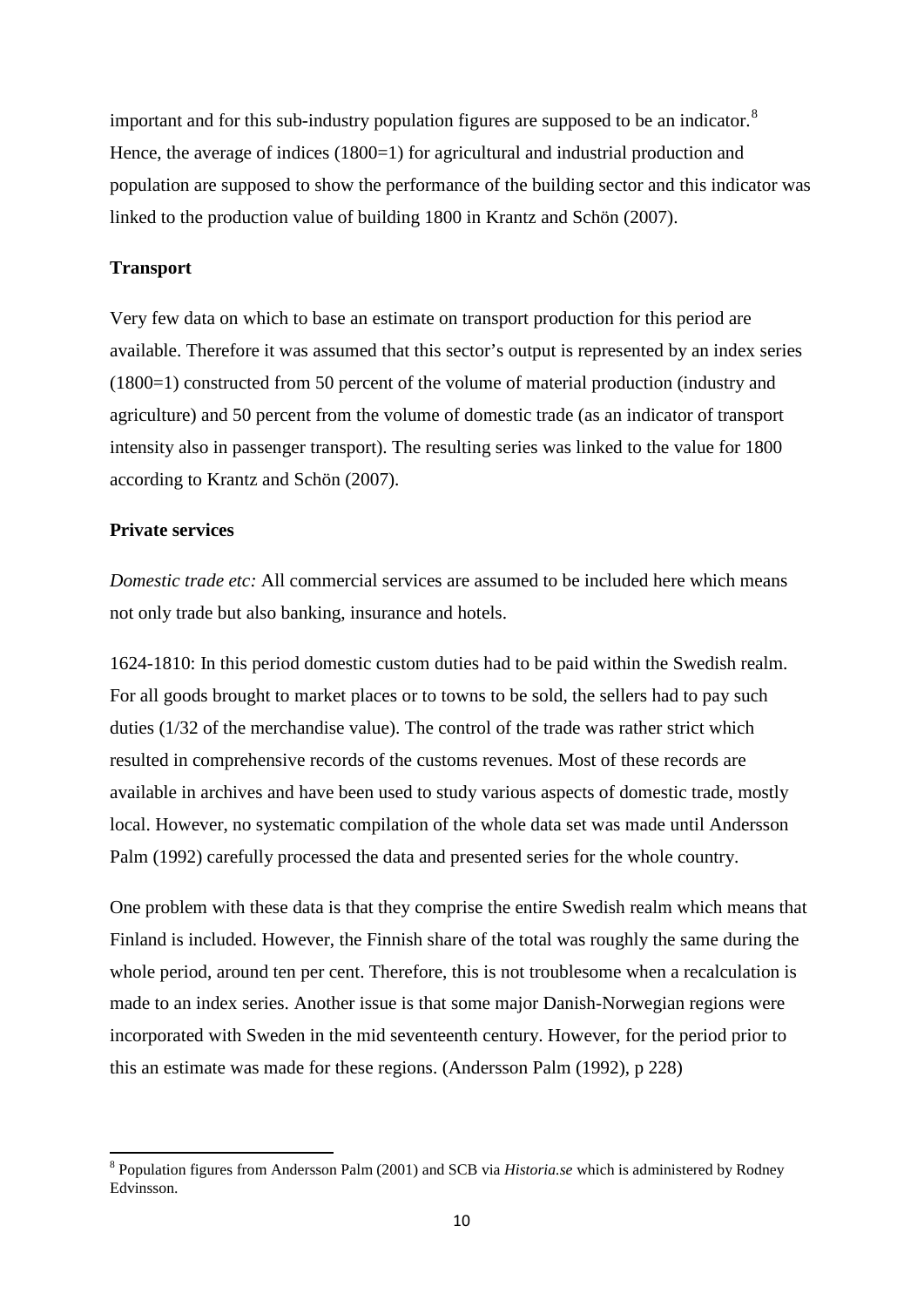Deflation of domestic trade is a general problem when constructing historical national accounts and it has been tackled in various ways. One is to use employment figures in volume calculations, which means that constant labour productivity or a specified productivity change is assumed. Here, this is impossible since employment figures are missing. Another way is to use a consumer price index as deflator. Andersson Palm constructed a volume series in another way. He eliminated the changes in tariffs over time by applying one tariff, that of 1655, to the whole period. Data are missing for some years and, therefore, in the present work interpolations were made.

1560-1624: Prior to 1624 no data of the same quality as in the following period exist for domestic trade. Therefore it was assumed that the trade followed the changes in the urban population. (*Stads- och kommunhistoriska* (2009)) To arrive at figures in current prices, the data could be reflated with a cost-of-living index.

*Personal services*: This item includes all personal services specified in the historical national accounts after 1800. (Krantz and Schön (2007)) However, due to lack of data it is assumed that the changes in constant prices follow those of urban population. To arrive at data in current prices the cost-of-living index could be employed.

#### **Public Services**

*Central government*: 1722-1800: The same sub-sectors as in Krantz (1986) were distinguished. They are civil services, the court, and the armed forces. Furthermore, the source used by Krantz for the period 1800-1809 was employed here, i.e. Åmark (1961). Data for civil services were taken from table 21, p 364ff, for the court from table 17, p 321ff, and for the armed forces from table 18, p 342ff. As in Krantz, wages constitute value added and to arrive at these wages, a selection of the items given in each of Åmarks tables had to be made. The selection was the same as in Krantz (1986, p 15f)). In Åmark (1961, table 18) an item is given for armament and ordering costs ("*rustnings- och utredningsstater*") during the war periods 1757-62 and 1789-91. It is impossible to discern exactly how much of this that constituted wages which are the relevant item here. Therefore it was assumed that this share was 50 per cent.

In Krantz (1986) one item was added which has to do with the armed forces. Sweden had a military organization called *indelningsverket* which meant a standing army supported in kind by the peasants and, thus, the costs were not visible in the state finances. Krantz estimated these costs for the nineteenth century up to the cancellation of the organization in the early twentieth century (p 17ff). For the period up to 1800 a simplified procedure was chosen. The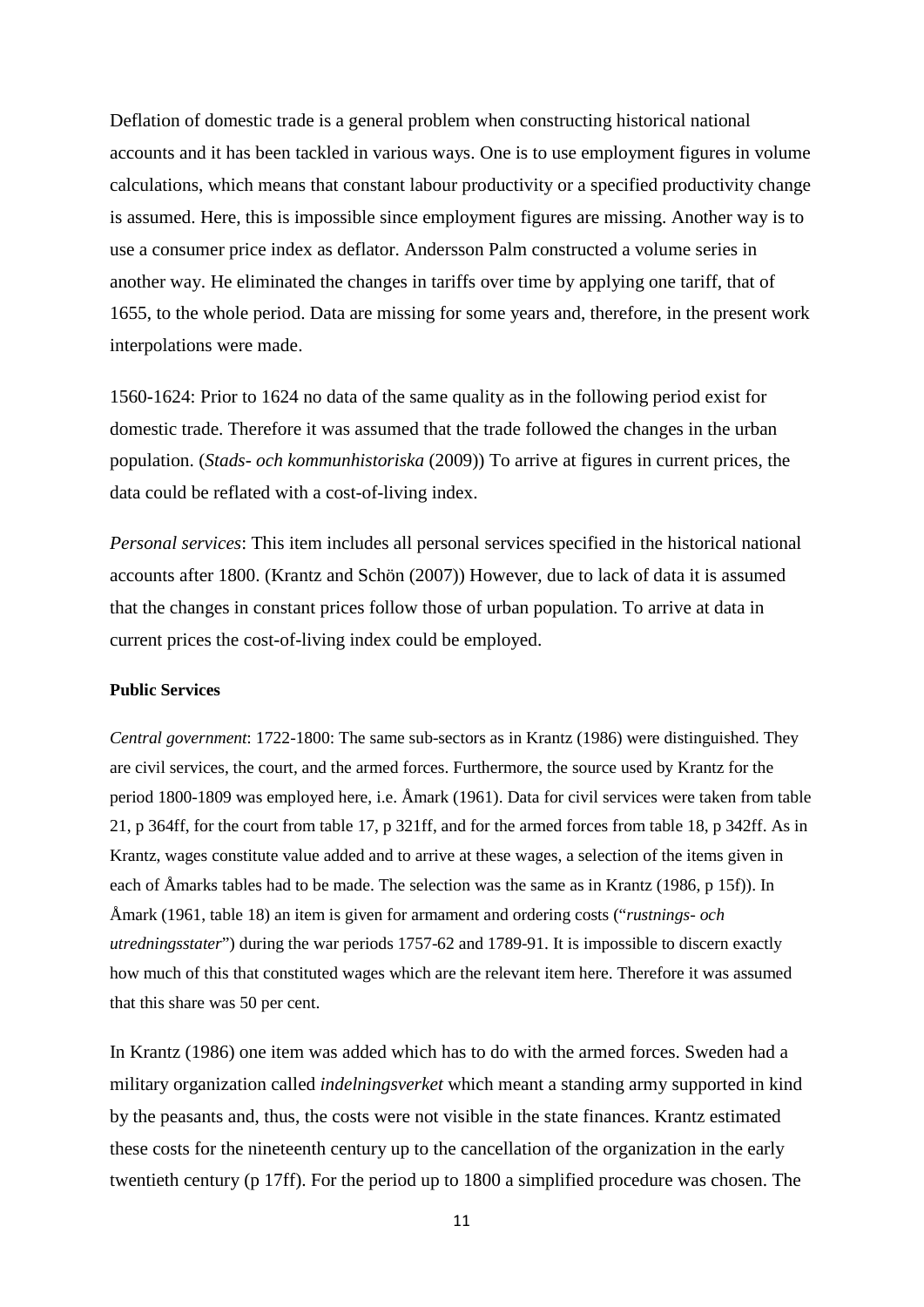ratio between the total costs for the armed forces inclusive of the standing army and the costs given by Åmark (1961) for the period 1800-1809 was applied to the series for the period before 1800.

As remuneration constitutes value added, the series should be deflated with a series pertaining to wages. However, to construct separate series for civil and military personnel had required too much work and therefore, it was decided to use a wage series for workers in Stockholm provided by Söderberg (2009). The Stockholm series is preferred since much, perhaps most, of the work in the public sector was performed in Stockholm.

1560-1722: No data collection of the same kind as Åmark's exists for this period and it was considered as too laborious to penetrate the archival material concerning the state finances to arrive at relevant data. Therefore it was assumed that public service production followed population changes as estimated by Andersson Palm (2001). Implicitly, the costs concerning *indelningsverket* are thereby included for the whole period. This organization was established in a more formal way in the late seventeenth century, but there were more or less similar arrangements also earlier and, thus, the estimation procedure is the same for the whole period.

For the period after 1722 the data during wars, namely 1741-43, 1757-1762, and 1788-1790 are considerably higher than in the surrounding years. It is probable that the war periods before 1722 should also be distinguished by higher values than periods of peace. War periods prior to 1722 were as follows, 1563-1570, 1590-95, 1611-13, 1628-1645, 1655-1666,1674-79, and 1700-1721. However, there were more phases that could be defined as war periods but the intensity of the warfare differed a lot and therefore, a selection was made so that the estimate comprises only the more intensive wars. (Sundberg (1998)) In the war periods in the eighteenth century public production was roughly double that of the surrounding years. Therefore, it was assumed that public production during the intensive war phases prior to 1722 should be doubled as well and, thus, a series for central government services was arrived at.

To reflate the data Söderberg's wages series could be used and, consequently, this series could be considered as a deflator.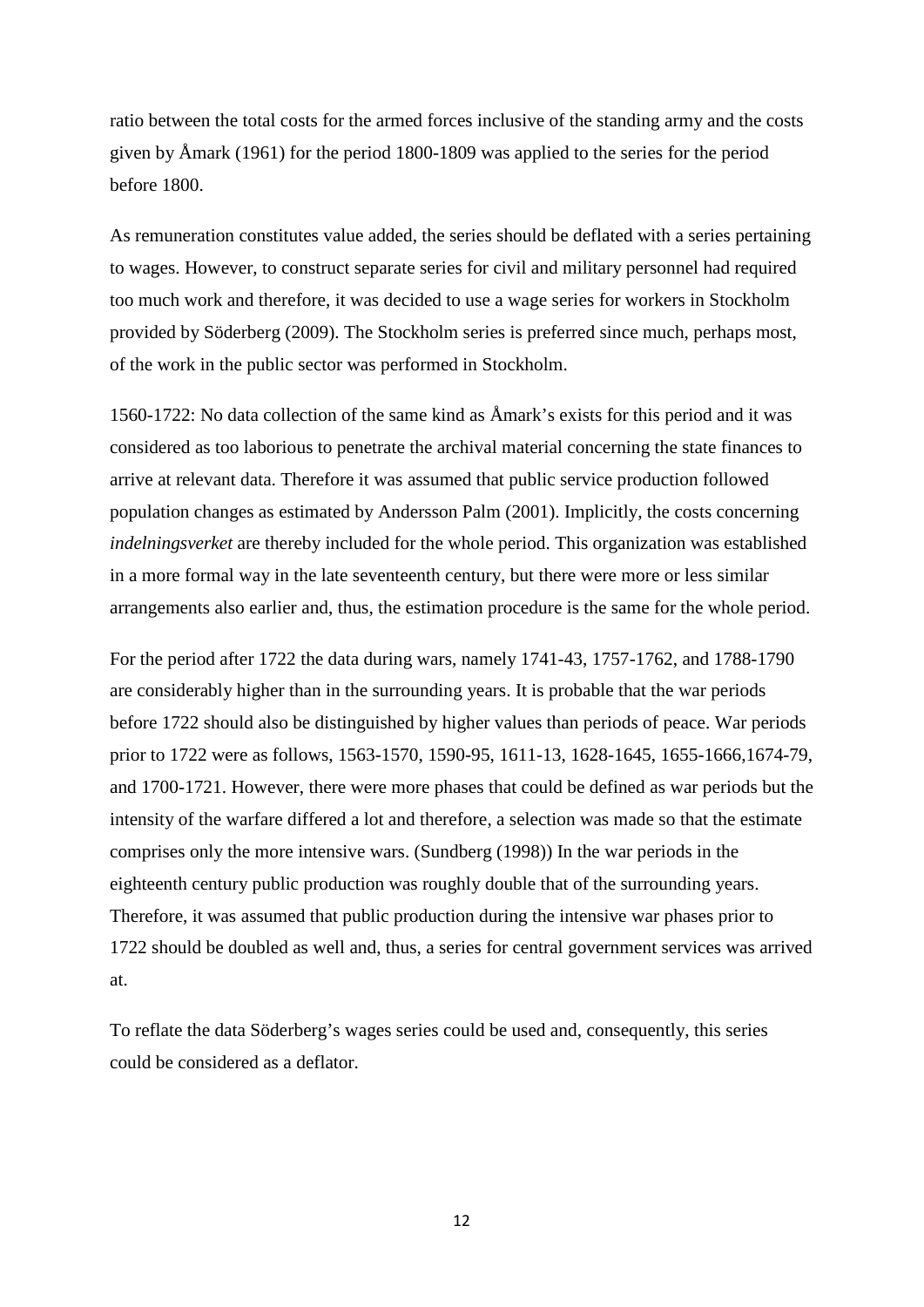*Local government:* Sources for local government are extremely time-consuming to deal with and sometimes missing. Therefore a simplified procedure was opted for. The ratio between local government and central government production 1800/1810 was assumed to be valid also for the period prior to 1800.

#### **Services of dwellings**

This is a special sector since it comprises the return to or output of the dwellings capital. (Krantz (1991), p 151) For more recent periods estimates were made on the basis of rents or imputed rents. This, however, requires data on the stock of dwellings and such knowledge is lacking for earlier periods. Therefore it was assumed that the sector's share of GDP for the period 1800-1810 was valid also for the time prior to 1800.

#### Revision and extension of SHNA 1800-2010.

The revised version of the Swedish Historical National Accounts (SHNA) is still based upon the fundamental constructions of gross production in branches and sectors, its distribution on uses and value added as well as on relevant price series that were presented in the SHNA series of volume 1-9. However, in relation to the aggregation into GDP performed in Krantz and Schön (2007), one correction and two revisions are made. The correction concerns services of dwellings for the period 1800-1910, while there is a minor revision of agriculture 1800-1950. The other revision is of the deflation methodology, for the whole period 1800- 2000. Despite being of a more technical nature, the change in deflation methodology has a major impact upon levels in the long run.

#### **Correction of services of dwellings 1800-1910**

In Krantz and Schön (2007), the sector services of dwellings had a much too low level of value added in the early nineteenth century in relation to the series in the sector volume by Krantz (1991). This was due to a mistake in the input-output scheme in the aggregation of GDP. This is corrected in this version, with a value added of the sector that follows the calculation of gross and net output in Krantz (1991).

The new series raises the level of the sector value added substantially in the first half of the nineteenth century, while the revision effect decreases during the second half of the century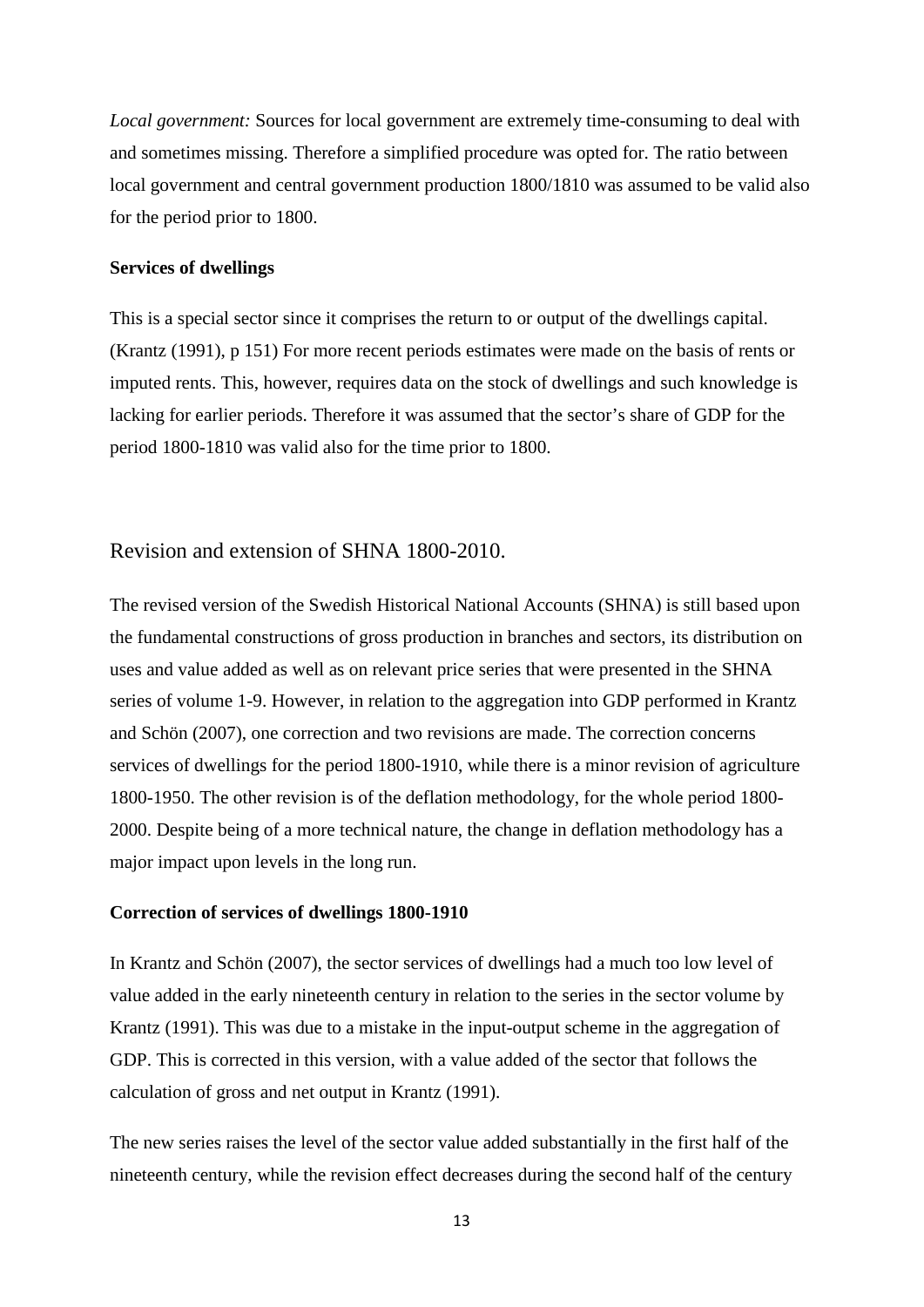down to an insignificant level by 1910. In relation to GDP, the correction means an increase in current prices by about 12 percent in 1800. By the 1860s, the effect upon GDP is down to an increase of about 5 percent, which falls consecutively until it disappears by 1910.

#### **Revision of agriculture 1800-1950**

In Schön (1995), the net output of the sector was estimated, following the procedure both in the pioneering works of National Income of Sweden (Lindahl et.al. 1937) and in the official investigations into agriculture from the late 1930s, preceding modern national accounts. The net output perspective means that all intermediate inputs produced and consumed within the sector, such as fodder for the livestock, were cancelled out. Suffice it to say here, that in Schön (1995) the level of agricultural output was raised relative to prior historical national accounts in two steps, firstly in the period 1861-1910 based on new consumption estimates; secondly, for the whole period 1861-1938 when linked to the output level in the official investigations into the agricultural sector. From the resulting level in 1861, a series of human consumption was constructed for 1800-1861 with an assumption of long term constant per capita consumption but with annual fluctuations estimated in a model of wages and prices. Net output was then obtained by consumption plus exports minus imports. The net output of the subsidiary branch forestry was of course estimated from other ends (mainly inputs to industry and construction as well as to consumption and exports).

The output of agriculture went mainly into food industries for further processing or directly into human consumption. However, a part of the agricultural production went to input into other sectors that did not end as human consumption of food. Primarily it was fodder to horses in the transport sector that played a large role during the nineteenth century and still had a significant share until about the 1950s. These inputs from agriculture into transportation were estimated in Krantz and Schön (2007) but were not added to the net output of agriculture. As a consequence, the input into transportation resulted in a deduction from human consumption. This is corrected in this revision.

Furthermore, agriculture also provided input other than for human food into industry and consumption. It was mainly wool and flax for textiles and skins for leather industries. The total consumption of domestically produced textile fibers is estimated from Schön (1979) for the period up to the 1870s and then assumed to fall gradually until 1950. The output of other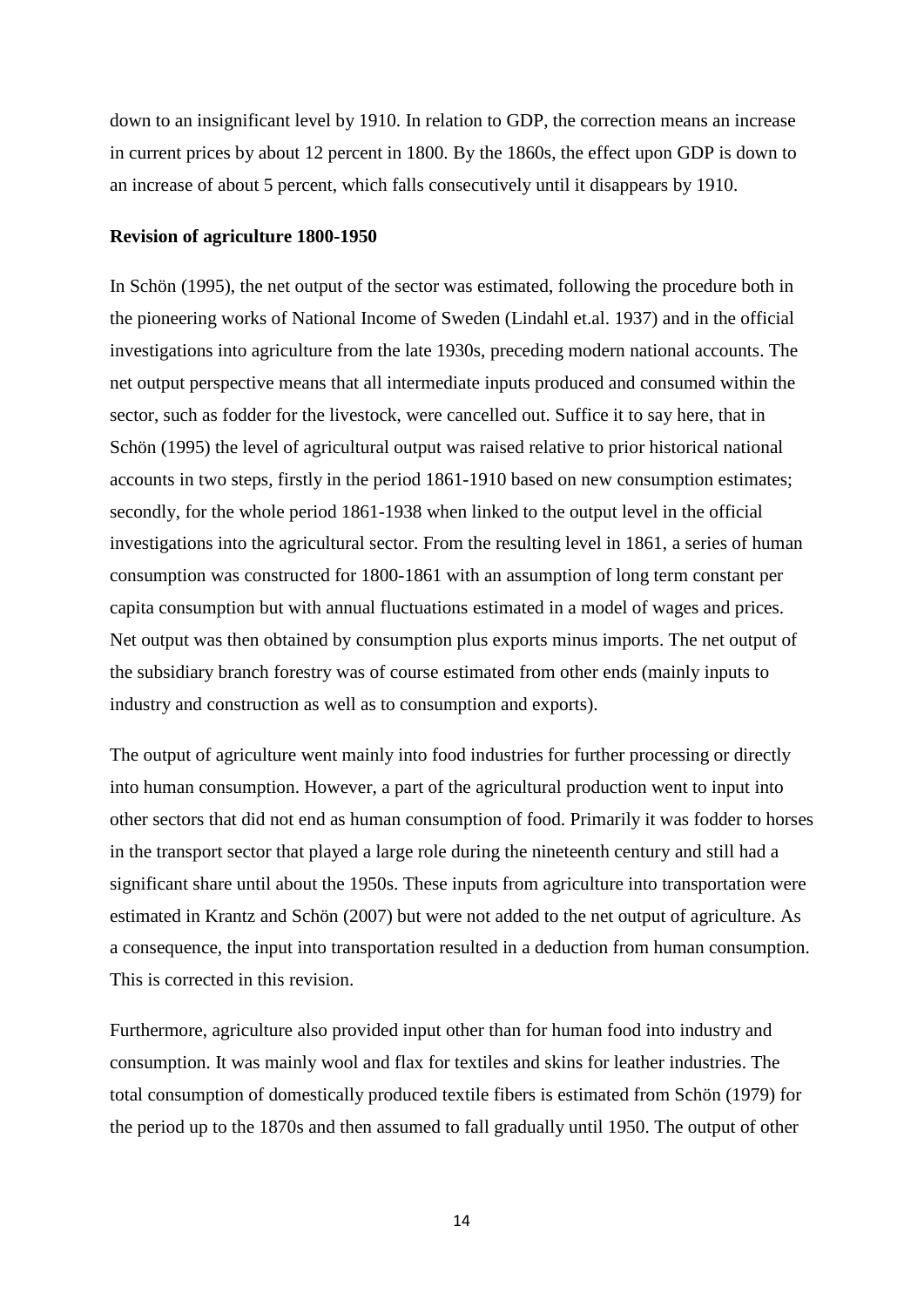produce such as skins or hides is estimated in a similar way from the input into the relevant industries.

Taken together, these additions to agriculture by output other than for human consumption of food raise the level of the sector value added in the beginning of the nineteenth century by about 15 percent. The effect on GDP is an increase by about 6 percent. Around 1910 the sector increase has fallen to 5 percent while the addition to GDP is down to 1 percent. By 1950 the effect is insignificant at both levels.

#### **New deflators 1800-2000 – from double to single and from Paasche to Fischer**

The calculation of GDP in constant prices in Krantz and Schön (2007) followed a very specific procedure that is not common in historical accounts internationally, partly due to differences in the supply of data, partly due to differences in analytical traditions. The procedure was also different to those that Krantz and Schön had performed in earlier aggregations (as in Krantz (1997) or in Schön 2000, (transl. 2012))

Firstly, a double deflation with annually chained indices was carried through for the whole period 1800-2000. In Swedish historical accounts, that has been done only in Krantz and Schön (2007). Double deflation means that the input and the output side of each sector is deflated separately into constant prices; with value added in constant prices appearing as the difference between the two. This is the recommended practice in modern national accounts. In historical accounts, however, single deflation is the usual practice. In single deflation, value added is calculated each year with current prices on both the input and output side, and then the value added is deflated with a set of relevant price indexes. Single deflation puts a lower demand on the supply of details and data, which is of course the primary reason why it is preferred in historical accounts.

With a full set of input/output data as well as of price indexes, double deflation gives a more direct estimate of value added in constant prices and a number of analytical possibilities. Above all it separates the impact from price developments of inputs from price developments originating in the value adding process in the sector as such. Such analytical possibilities were utilized in a following-up paper by Lobell et.al. (2008).

However, particularly in the short run and in periods of heavy price volatility, double deflation may introduce spurious fluctuations if there is a fixed input structure based upon no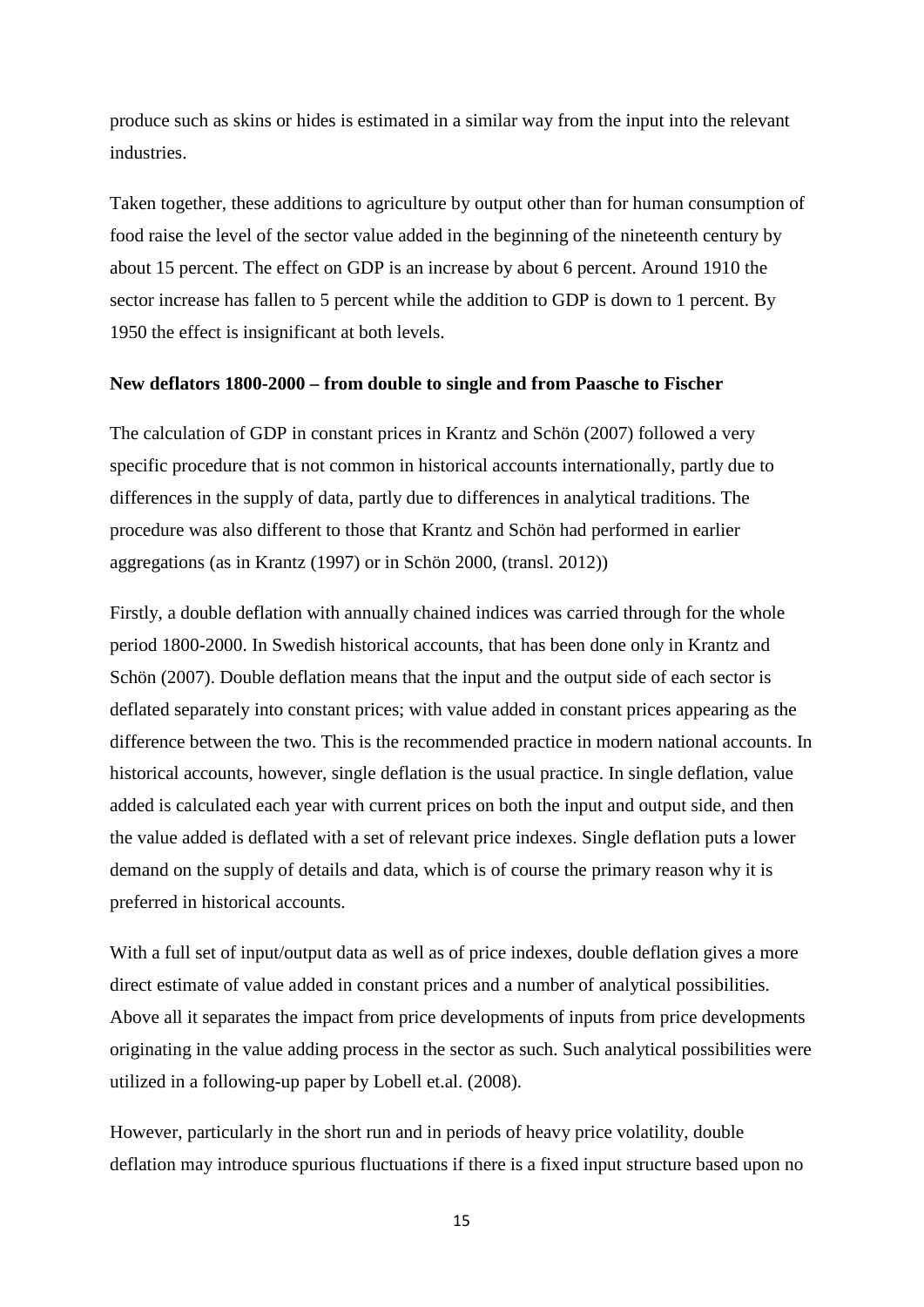or very limited knowledge about substitution possibilities. Even if the input/output structure is comparatively detailed as in Swedish Historical National Accounts, it falls short of being flexible to different situations. For this reason and for the sake of conformity in international comparisons, single deflation in these 2012 revised SHNA series was used.

Secondly, and for the long term analysis much more importantly, a shift was made from Paasche deflators to Fischer deflators. This is a shift of principles in deflation that runs against a long analytical tradition at the Lund Department of Economic History but it is once again motivated by the importance of international comparability of the series.

The analytical question involved in deflation technique is the following. When constructing deflators, either a fixed set of prices or a fixed set of quantities can be used. The question asked is either "what are the quantities of tomorrow worth in the prices of today" or "what are the quantities of today worth in the prices of tomorrow". If there are changes between today and tomorrow in the price-and-quantity structure of a branch, a sector or an economy, these two procedures will give different results, which constitute the well-known index problem. It is impossible to say whether one is truer than the other, only that they provide different perspectives on historical change. Shifting between the two perspectives over a period – which means shifting between a Paasche deflator and a Laspeyre deflator over the same period – will give a compound measure of the changes in the price-and-quantity structure. In both cases as well, there is a clear basis for the construction of deflators.

When commodities with a relative price fall also rise in relative quantity, the Paasche deflator will fall relative to the Laspeyre deflator. Correspondingly, in this case the volumes will rise with the Paasche deflator relative to volumes with the Laspeyre deflator; hence Paasche deflator will give higher growth rates. This is a very common case in processes of industrialization and economic growth but the opposite case is also prevalent. The two alternatives have been analyzed as supply-driven and demand-driven processes respectively. (Schön 1979, Ljungberg 1990).

For analytical reasons, the Paasche deflator was the preferred method in the SHNA. Partly it was due to the directness of the method in the construction of constant price volumes which is preferable as long as there are detailed data of quantities over all years. Partly it was considered as based on a more relevant forward-looking question over an investment cycle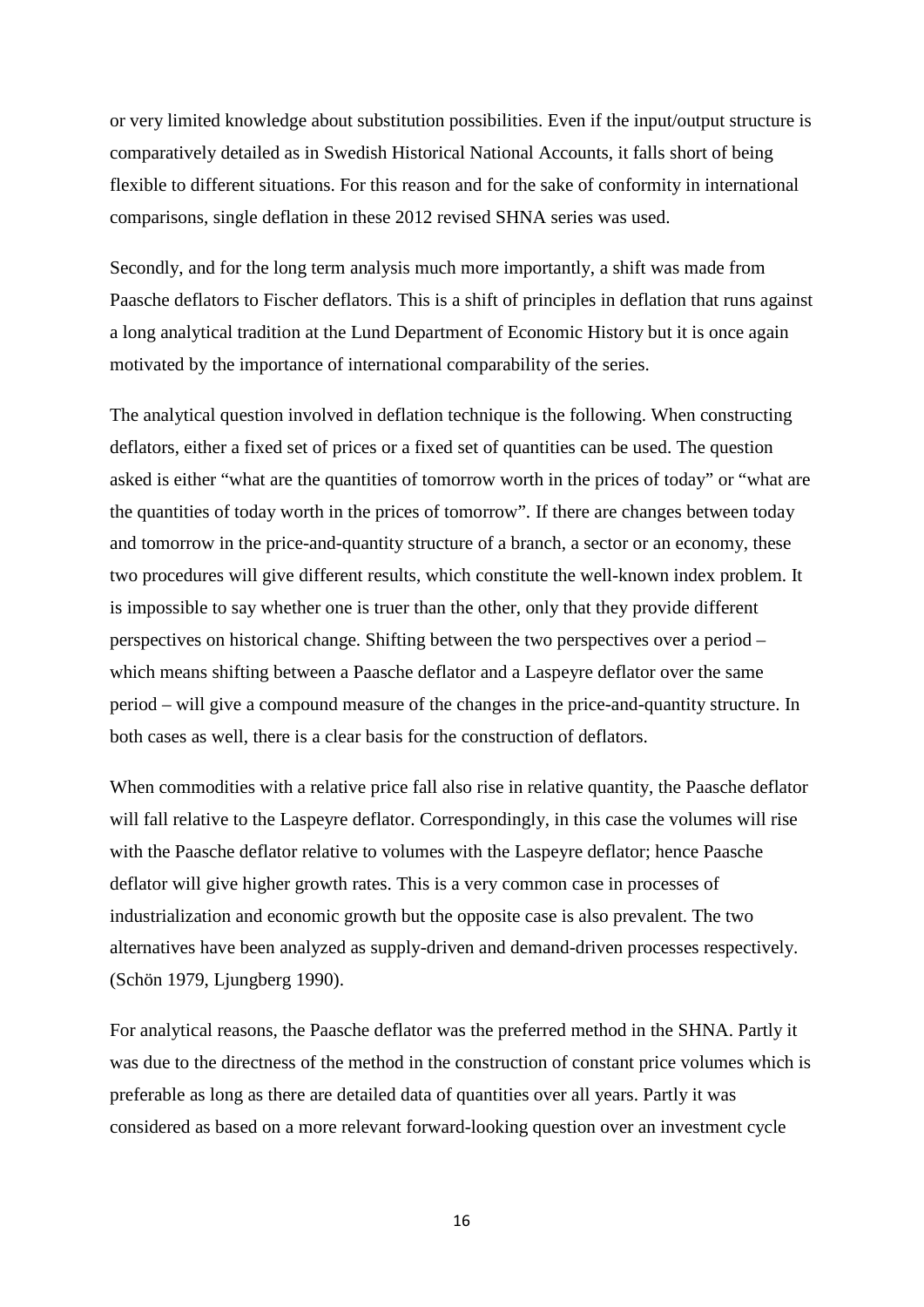since plans will directly affect the quantities produced while prices will be given by the market.

However, in the revised SHNA 2012, we adapt the deflation technique to common international practices. That means that a mixture of the Paasche and Laspeyre perspectives in the form of a Fischer index is applied. The Fischer index is the geometric average of Paasche and Laspeyre – with no question asked.

New Fischer deflators are constructed at both sector and total economy levels. Furthermore, all deflators are chained annually for the period 1800-1950, which is no change, however, from Krantz and Schön (2007).

For the period 1950-2000 the construction of GDP volumes follows a new principle as well. In Krantz and Schön (2007), the sector volumes of the official National Accounts were linked to the levels of the sectors in the SHNA 1950 and then aggregated into a GDP series, with fixed price base periods, i.e. with Paasche deflation periods. In these new SHNA, however, the aggregate GDP series in the official accounts is linked to the aggregate GDP in SHNA in 1950, while the sector series 1950-2000 in their turn are adjusted to balance the official growth rate of the GDP.

The deflation technique has a clear effect upon the long term performance of the GDP series. In figure 2, the relation between the new and the old deflators is illustrated for the total economy 1800-2000. Up until 1870, the Fischer deflator rose by about 10 percent in relation to the old Paasche deflator, affecting volume growth in the reverse way. From 1870 to 1950, the level in the relation was rather constant but fluctuations were considerable. From the mid-1950s to the 1980s, the new deflator from the official National Accounts rose quite strongly with another 10 percent in relation to the old deflator – the rise was particularly strong in the 1960s.

The new deflation principle leads, as expected, to a lower rate of economic growth. On an annual basis in the long run, the effect is rather small - less than minus 0.1 percent annually between 1800 and 2000. For shorter periods with strong changes in the price-and-quantity structure the effect on growth rates may be much more pronounced. Thus, between 1950 and 1970 the effect is a lowering of annual growth rates with 0.4 percent.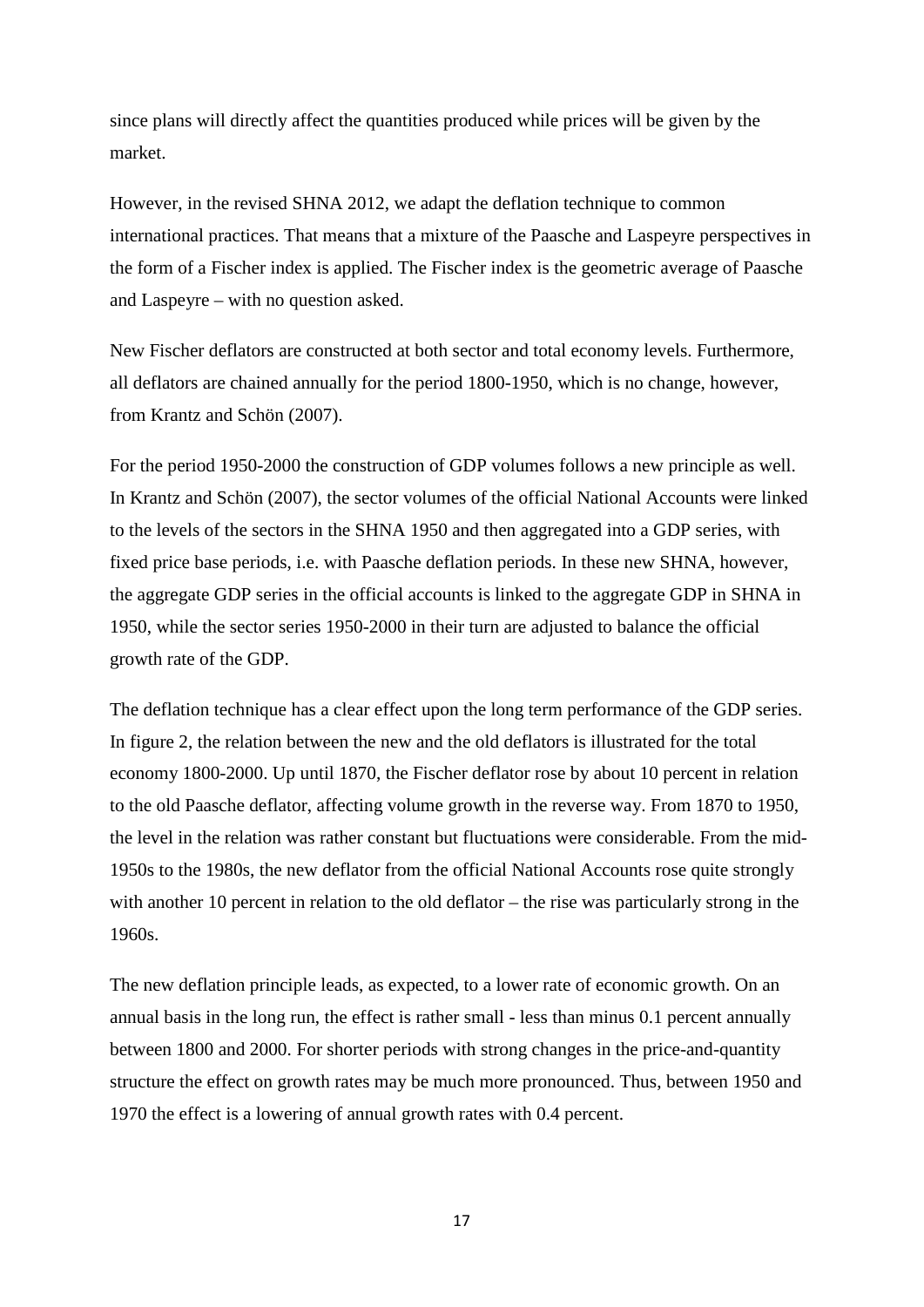When comparisons are made between levels of benchmarks far apart, however, the effect of even small changes in annual growth rates becomes considerable. Thus, if one is to express the 1800 income per capita in the price level of 1910/12, the 1800 level is increased by 10 percent due to the new deflation technique. If the same income of 1800 were to be expressed in the price level of 1990, which is common in international comparisons, the level in 1800 rises by slightly more than 20 percent due to the shift of deflation technique from Paasche to Fischer.

On sector level, the effect of deflation technique differs both in level and character, as is shown by the analysis of the period 1800-1950 (figure 3 and 4). The most pronounced effects are in transport and communication. This is clearly a sector with very strong tensions between old and new techniques. The shift away from horse-drawn wagons and mail diligences to modern means occurs primarily in two steps, firstly in the 1860s and 1870s with the advent of railways and telegraphs and, secondly, from World War I and in the 1920s with lorries and telephones. Furthermore, the effect of going from double to single deflation is particularly pronounced in this sector with the very heavy fluctuations in double deflated value added during the two world war periods, due to sharp price increases for input such as fuel.

The other sector with clear structural effects is manufacturing industry. The upward shift in the Fischer index is clear from the 1890s to 1950, with sharp increases in the periods 1905/10, 1920/25 and 1945/50, indicating pronounced changes in the price-and-quantity structures of a supply-driven character.

In agriculture as well as in private and public services the effects are weaker but go in the same direction - the Fischer deflators rise relative to the Paasche deflators. In the two service sectors, development starts already in the 1830s and is very even over the whole period, while in agriculture the relationship between the deflators fluctuates strongly from World War I. This might also be an effect, as in transport and communication, of going from double to single deflation in periods of heavy price movements, particularly on the input side.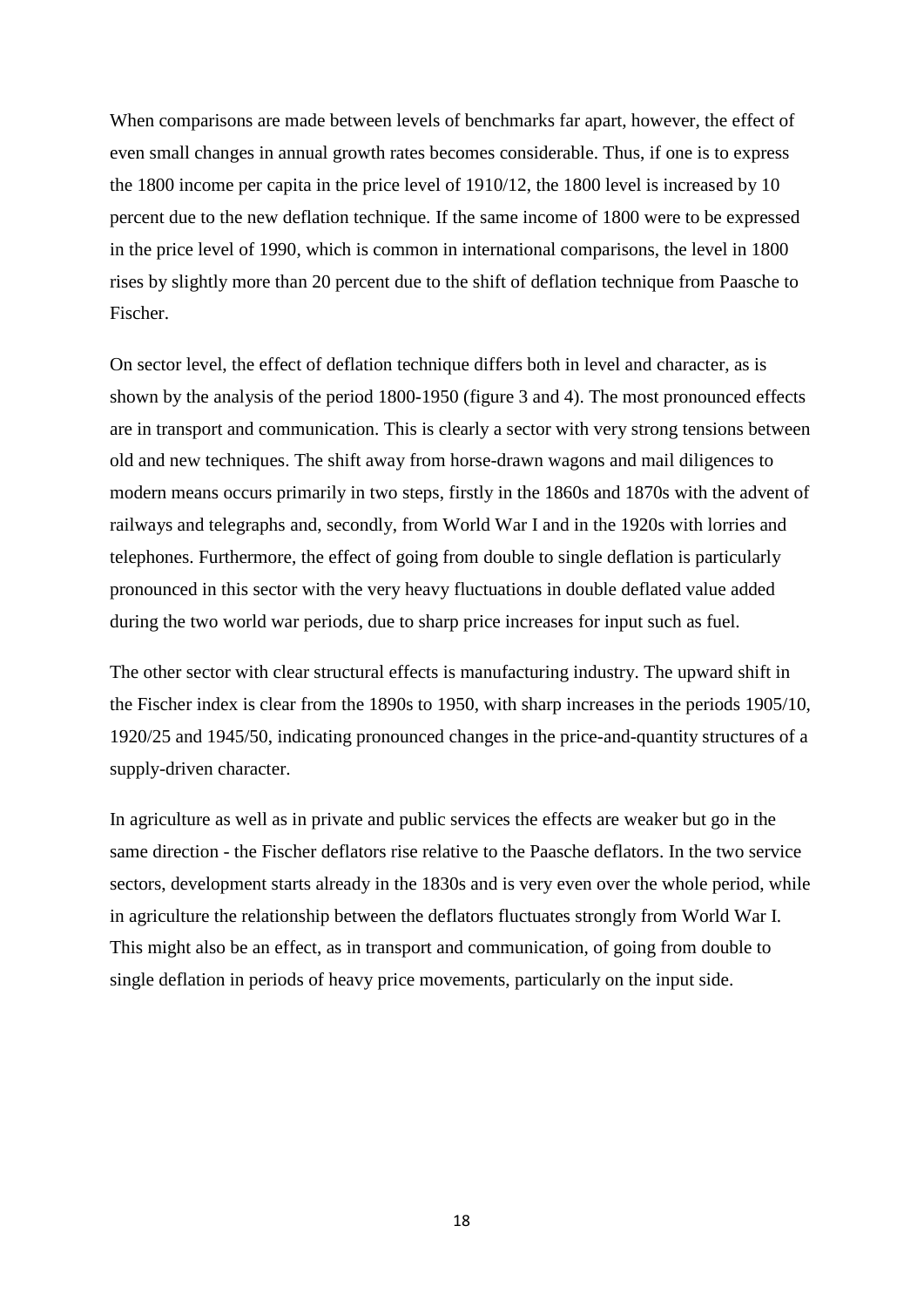*Figure 2. The relation between the GDP Fischer deflator (with single deflation) and the GDP Paasche deflator (with double deflation), 1800-2000. Index 1800=1.*



*Figure 3. The relation between Fischer deflators (with single deflation) and Paasche deflators (with double deflation) in industry and agriculture, 1800-1950. Index 1800=1.*

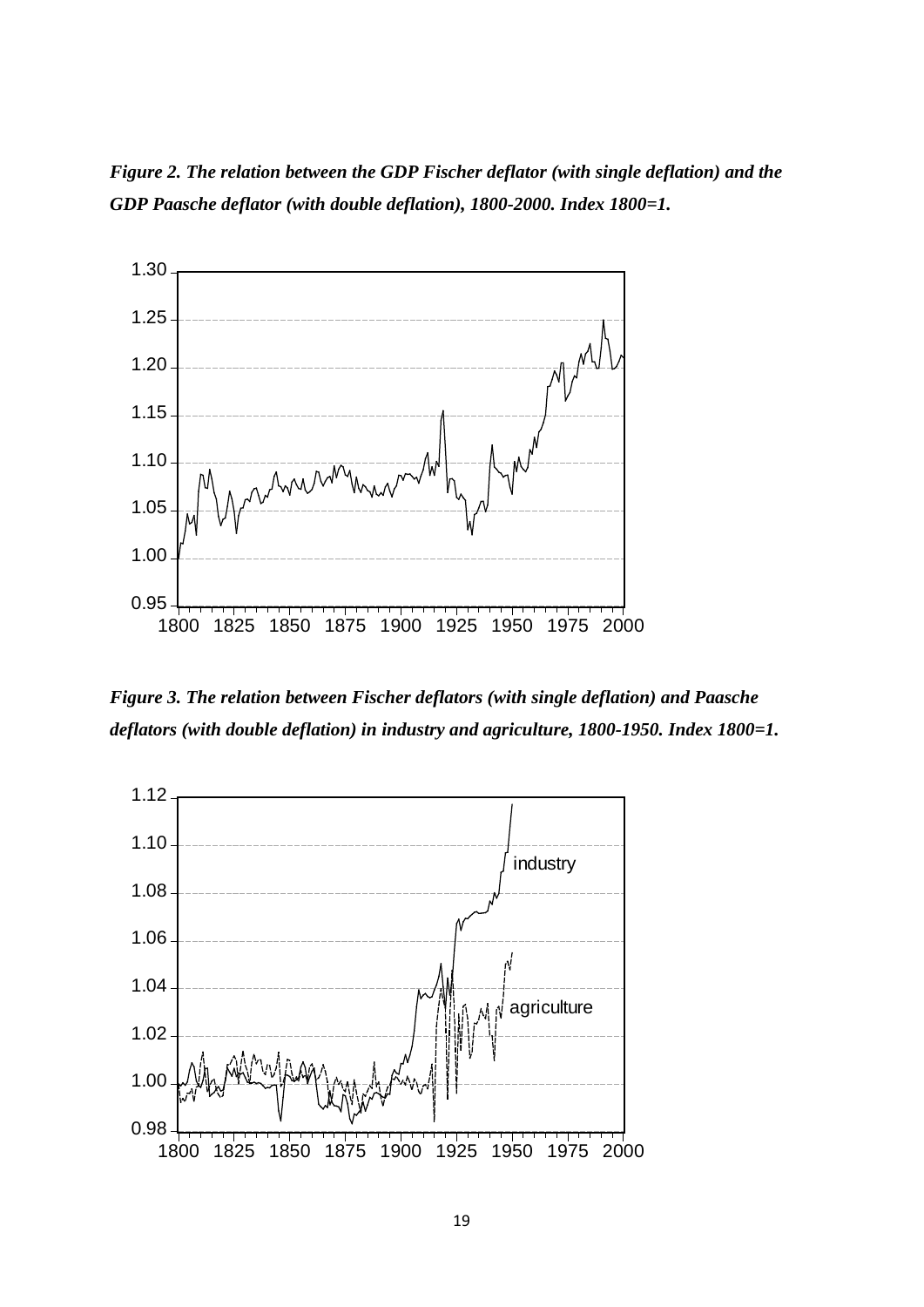*Figure 4. The relation between Fischer deflators (with single deflation) and Paasche deflators (with double deflation) in transport and communication, private services and public services, 1800-1950. Index 1800=1.*



#### **Summary of revisions 1800-2000**

The correction and revision of the sector series has its strongest impact upon levels in the early nineteenth century. Thus, in 1800 GDP in current prices increases by nearly 18 percent in relation to Krantz and Schön (2007). The effect diminishes over the century to only a 1 percent increase 1910 and has disappeared by 1950. Taken together with the shift from Paasche to Fischer deflators, however, the effect increases. Thus, when expressed in the price level of 1910/12, the level in 1800 increases by about 30 percent. In the price level of 1990, the combined effect is even stronger, namely a rise in the 1800 level by roughly 45 percent in relation to Krantz and Schön (2007).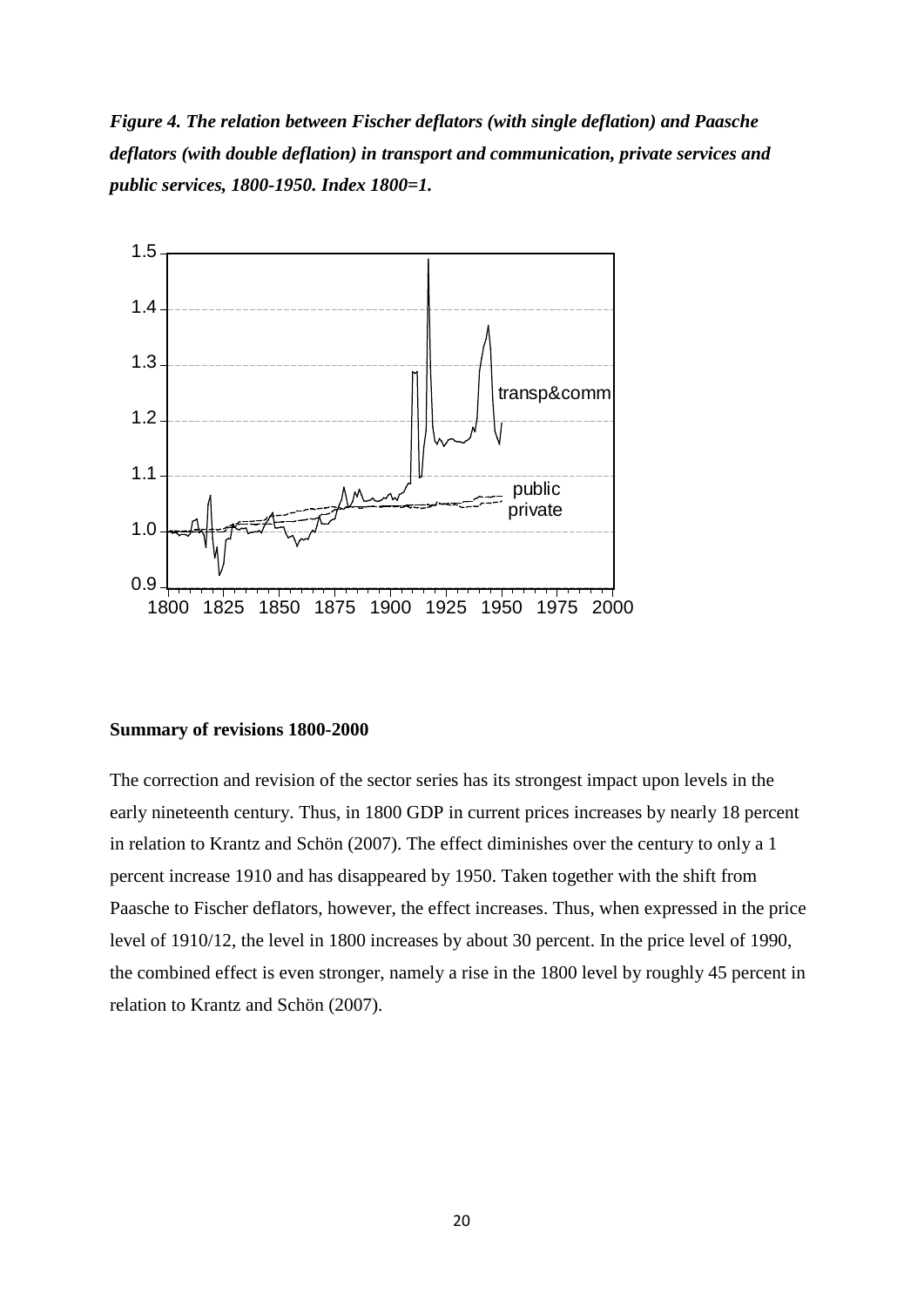#### Unpaid domestic work

In *System of National Accounts* (SNA)<sup>[9](#page-22-0)</sup> it is recommended that production performed within the production boundary<sup>[10](#page-22-1)</sup> should be included in the ordinary national accounts and that satellite accounts should be used for various fields outside this boundary. In SNA 2008 satellite accounts are for instance suggested for environmental accounting, health services, and unpaid household activities. The latter comprise unpaid household services, treatment of consumer durables, and volunteer labour in general. The first category, that is production of household services for own consumption, can comprise in principle all work for own use performed in the household. In the second category, consumer durables are treated as a form of fixed capital formation by households and not simply as final consumption expenditure<sup>[11](#page-22-2)</sup> and the third category has to do with unpaid voluntary work, e.g. for charity.

In the present Swedish historical national accounts, production of unpaid household services is estimated but not included in the ordinary accounts. This means that it is a form of satellite account comprising production that for certain purposes could be added to the production within the production boundary. However, it is not all household work that is contained. Instead it is the production done by members of households, mostly housewives but also daughters (in principle also husbands and sons), working a full "normal" working day or part of it within the household. The idea is as follows. The work behind the production reported in the ordinary national accounts, i.e. within the production boundary, is performed by most of the work force in the economy in question (for instance all persons 15-69 years old). In this capacity they are employed in paid work during the "normal" working day (which of course varies over time; in the long run it has been shortened). However, part of the total work force is doing unpaid household work and this is not included in the national accounts and GDP within the production boundary. Thus, the production by this category could in principle be separated from the household work done by almost all the work force outside the "normal"

<span id="page-22-0"></span><sup>9</sup> *System of National Accounts 1993*, Commission of the European Communities – Eurostat, International Monetary Fund, Organisation for Economic Co-operation and Development, United Nations, World Bank: Brussels/Luxembourg, New York, Paris, Washington, D.C. 1993, and *System of National Accounts 2008,*  European Commission, International Monetary Fund, Organisation for Economic Co-operation and Development, United Nations, World Bank: New York 2009

<span id="page-22-2"></span><span id="page-22-1"></span><sup>10</sup> For a definition, see SNA 2008, 6.27. Production of goods and services included in the historical national accounts for Sweden roughly corresponds to this definition. However, the organization of these accounts is adapted to the historical context, meaning that it is more simple than the one for contemporary accounts.<br><sup>11</sup> This was also treated in the 1920s and 30s e.g. by Lindahl et al (1937).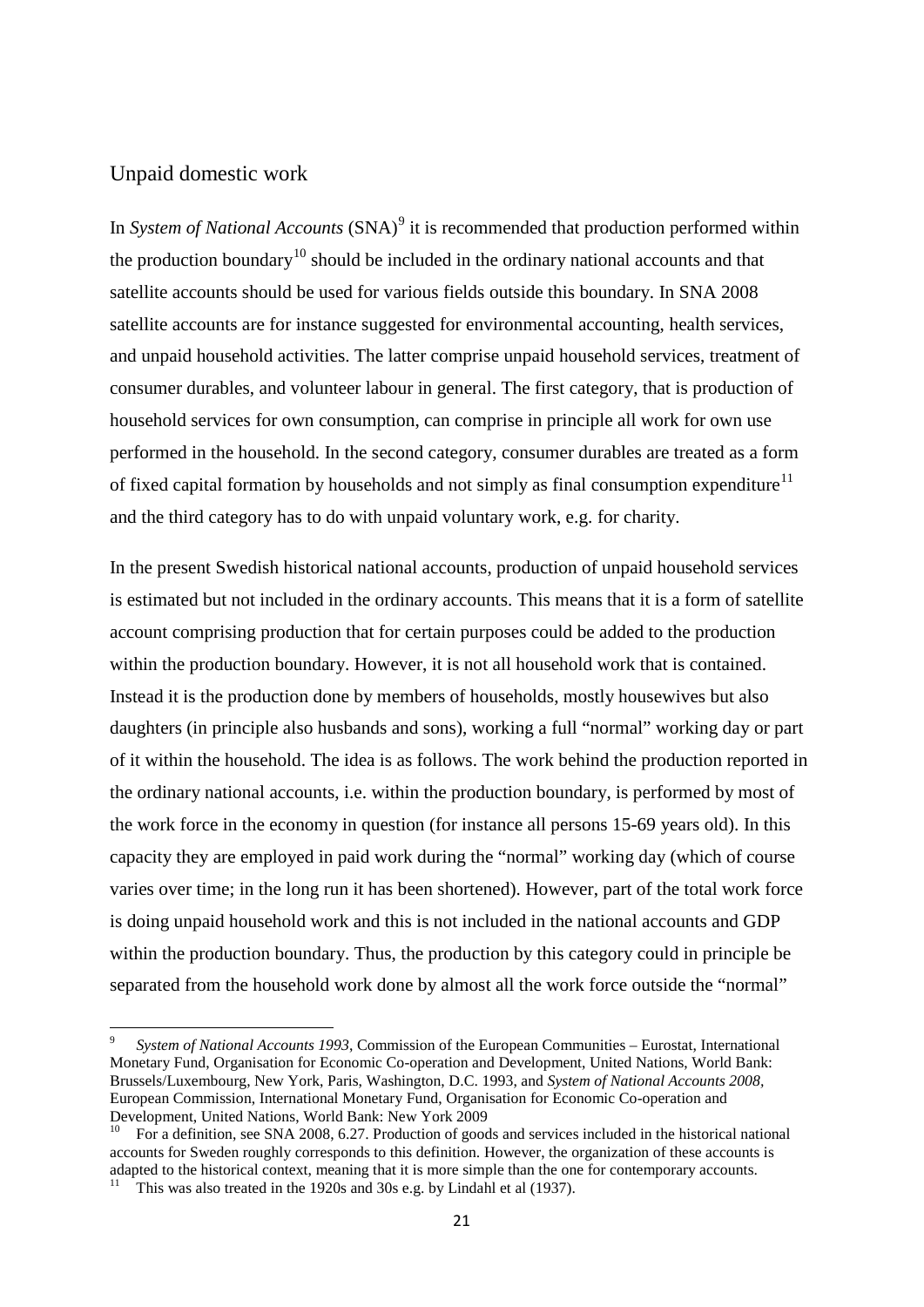working day, that is in the evenings after the paid work or in the mornings before this work or in other free time, Saturdays and holidays, as well as by people not belonging to this work force. This means that if the standard working day is, say, eight hours, the unpaid household members´ work during this working day is estimated in the satellite account. Thereby, it is possible to analyze structural changes, for instance unpaid work in relation to the total.<sup>[12](#page-23-0)</sup>

The estimation of the unpaid household work from 1800 onwards was made in principally the same way as that of paid work, that is the number of people in the group times wages.<sup>[13](#page-23-1)</sup> The number of home working women, i.e. housewives or daughters, was calculated annually on the basis of various sources, mainly censuses. Thereafter, wages were determined for the respective group. Thereby the total remuneration, also considered as value added, could be calculated. A difference was made between home working women in agriculture and those in other strata. On the basis of various studies it was assumed that the women in agriculture worked roughly one third of their time directly in agricultural production, for instance with harvests and animals. Accordingly, two thirds of their time was devoted to household work, for instance cooking, churning, baking, brewing, curdling, tidying, baby care, washing, weaving and sewing, and this production was included in the calculation of unpaid domestic work. This means that production which, in principle, should belong to other sectors and branches, for instance in food and textile industries or in restaurants, is included here. However, allocation to these has not been made partly because of profound uncertainty about their magnitude in unpaid domestic work, partly because the same principle applies also to paid domestic work which is a branch within private services.

Unpaid domestic production as defined here has had a slower growth than GDP during the whole period since 1800. This means a fundamental structural change in the economy. The share of GDP (per cent) in current prices including unpaid work changed as follows:

| 1800/1810 | 29 | 1951/1960 | 10 |
|-----------|----|-----------|----|
| 1851/1860 | 24 | 2001/2010 |    |
| 1901/1910 | 17 |           |    |

As is obvious in the table, unpaid domestic work has become insignificant in the early twentyfirst century, but it was important in earlier centuries. Internationally, it is however uncertain whether this item, or parts of it, is included or not in the accounts. For international

<span id="page-23-0"></span><sup>&</sup>lt;sup>12</sup> See e.g. Schön and Krantz (2012)<br>
Krantz (1987).

<span id="page-23-1"></span>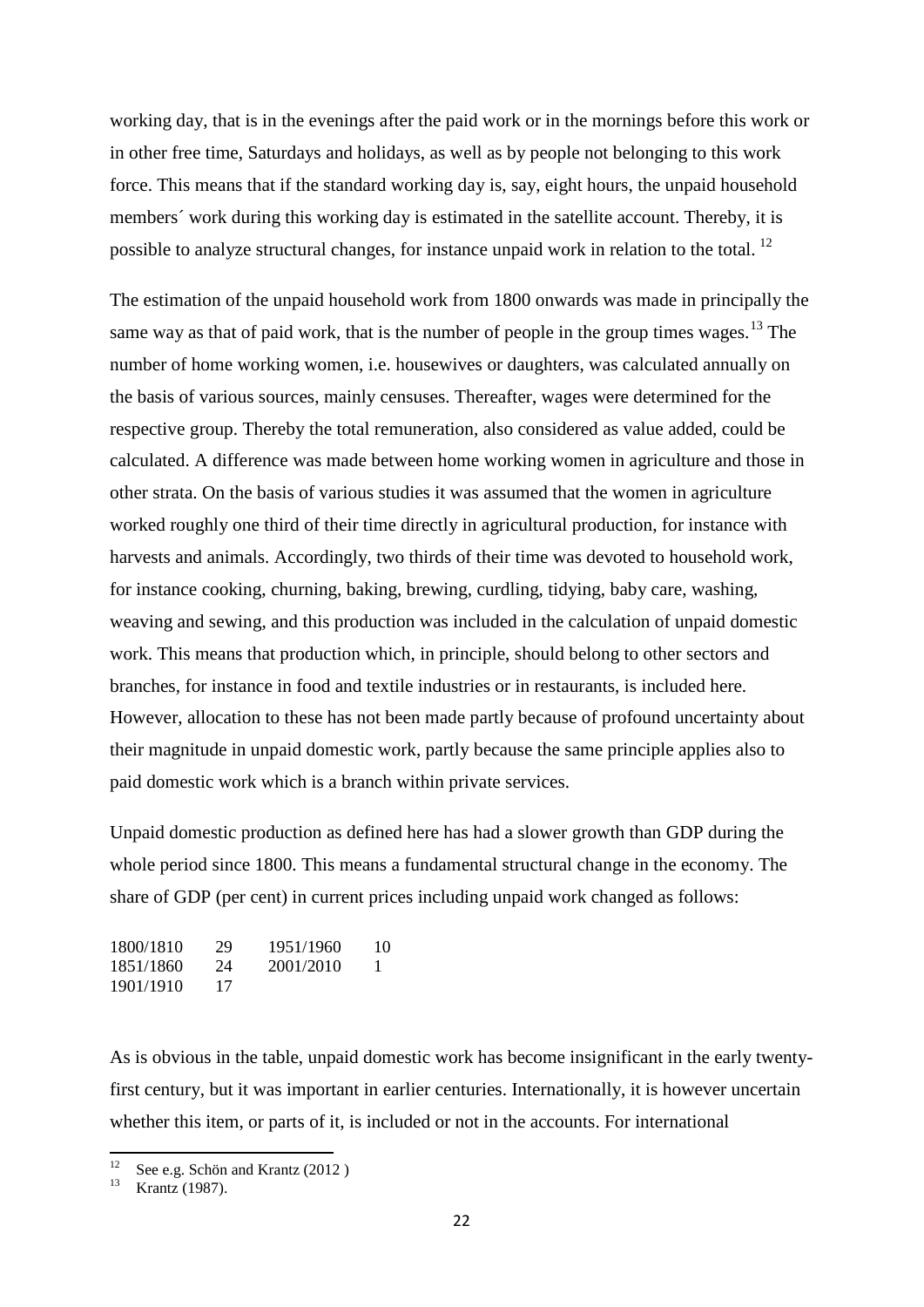comparisons it would be a great advantage with a common practice for the organization of the historical national accounts.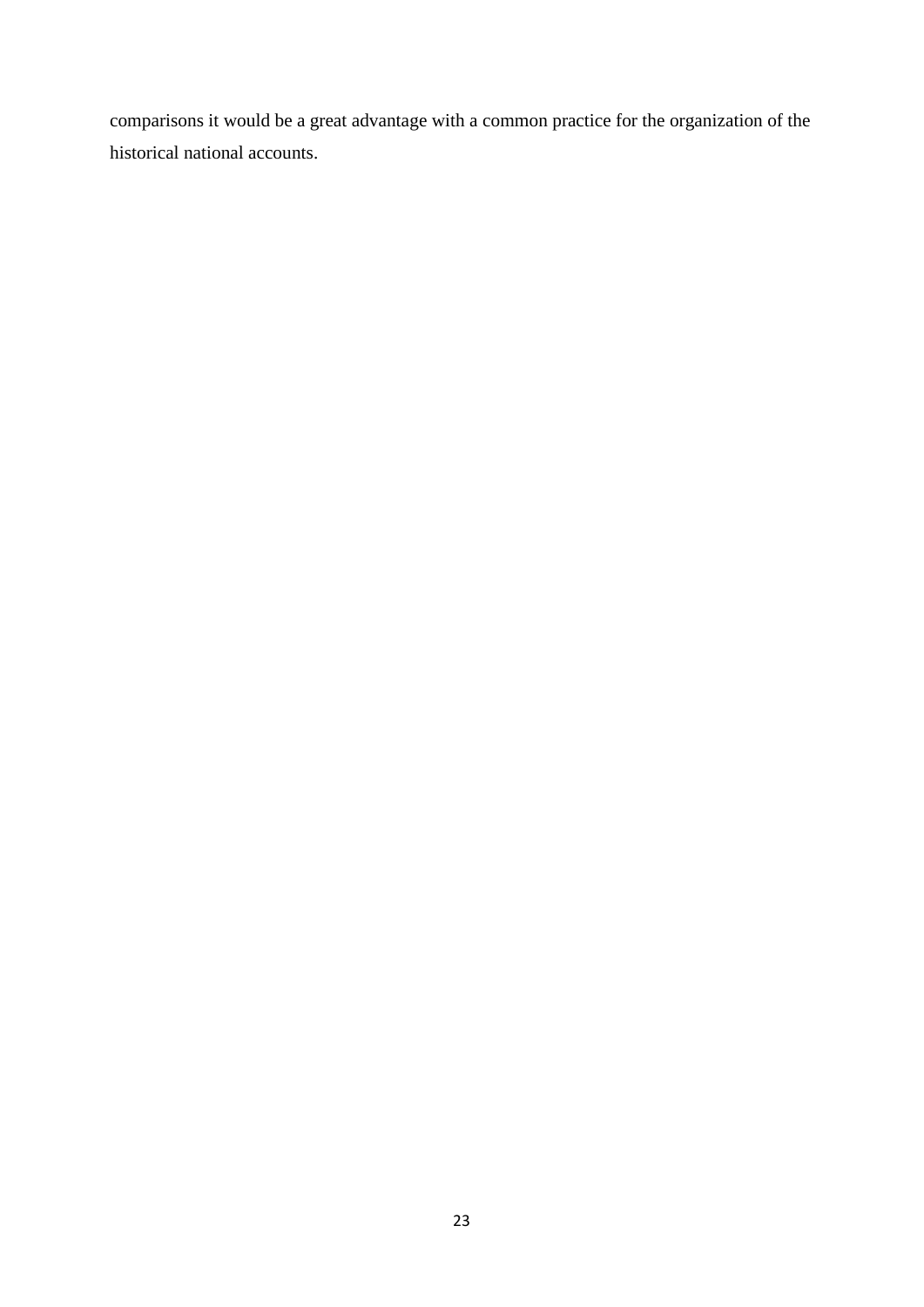**Appendix A**. GDP per capita 1560-2010. Constant prices, 1910/12 price level.

| 1560 | 232 | 1601 | 206 | 1642 | 253 | 1683 | 276 | 1724 | 233 |
|------|-----|------|-----|------|-----|------|-----|------|-----|
| 1561 | 216 | 1602 | 178 | 1643 | 261 | 1684 | 247 | 1725 | 230 |
| 1562 | 217 | 1603 | 181 | 1644 | 273 | 1685 | 268 | 1726 | 214 |
| 1563 | 214 | 1604 | 198 | 1645 | 270 | 1686 | 288 | 1727 | 230 |
| 1564 | 233 | 1605 | 191 | 1646 | 263 | 1687 | 278 | 1728 | 266 |
| 1565 | 225 | 1606 | 195 | 1647 | 269 | 1688 | 278 | 1729 | 274 |
| 1566 | 262 | 1607 | 208 | 1648 | 252 | 1689 | 289 | 1730 | 260 |
| 1567 | 266 | 1608 | 204 | 1649 | 235 | 1690 | 288 | 1731 | 255 |
| 1568 | 259 | 1609 | 217 | 1650 | 225 | 1691 | 298 | 1732 | 251 |
| 1569 | 263 | 1610 | 216 | 1651 | 223 | 1692 | 293 | 1733 | 244 |
| 1570 | 241 | 1611 | 211 | 1652 | 233 | 1693 | 260 | 1734 | 249 |
| 1571 | 215 | 1612 | 237 | 1653 | 288 | 1694 | 267 | 1735 | 240 |
| 1572 | 161 | 1613 | 221 | 1654 | 300 | 1695 | 261 | 1736 | 237 |
| 1573 | 187 | 1614 | 210 | 1655 | 314 | 1696 | 257 | 1737 | 254 |
| 1574 | 202 | 1615 | 218 | 1656 | 283 | 1697 | 237 | 1738 | 258 |
| 1575 | 222 | 1616 | 213 | 1657 | 265 | 1698 | 241 | 1739 | 230 |
| 1576 | 231 | 1617 | 209 | 1658 | 279 | 1699 | 255 | 1740 | 218 |
| 1577 | 219 | 1618 | 245 | 1659 | 265 | 1700 | 312 | 1741 | 212 |
| 1578 | 217 | 1619 | 219 | 1660 | 260 | 1701 | 319 | 1742 | 216 |
| 1579 | 219 | 1620 | 236 | 1661 | 248 | 1702 | 319 | 1743 | 214 |
| 1580 | 214 | 1621 | 271 | 1662 | 263 | 1703 | 299 | 1744 | 237 |
| 1581 | 197 | 1622 | 249 | 1663 | 253 | 1704 | 299 | 1745 | 214 |
| 1582 | 230 | 1623 | 216 | 1664 | 256 | 1705 | 294 | 1746 | 208 |
| 1583 | 230 | 1624 | 215 | 1665 | 263 | 1706 | 295 | 1747 | 212 |
| 1584 | 226 | 1625 | 214 | 1666 | 279 | 1707 | 291 | 1748 | 204 |
| 1585 | 231 | 1626 | 230 | 1667 | 281 | 1708 | 276 | 1749 | 213 |
| 1586 | 223 | 1627 | 226 | 1668 | 262 | 1709 | 287 | 1750 | 227 |
| 1587 | 212 | 1628 | 226 | 1669 | 273 | 1710 | 296 | 1751 | 219 |
| 1588 | 204 | 1629 | 218 | 1670 | 277 | 1711 | 310 | 1752 | 217 |
| 1589 | 195 | 1630 | 211 | 1671 | 270 | 1712 | 308 | 1753 | 222 |
| 1590 | 217 | 1631 | 232 | 1672 | 254 | 1713 | 313 | 1754 | 224 |
| 1591 | 223 | 1632 | 231 | 1673 | 251 | 1714 | 309 | 1755 | 213 |
| 1592 | 191 | 1633 | 236 | 1674 | 247 | 1715 | 305 | 1756 | 204 |
| 1593 | 215 | 1634 | 229 | 1675 | 274 | 1716 | 274 | 1757 | 200 |
| 1594 | 205 | 1635 | 248 | 1676 | 286 | 1717 | 252 | 1758 | 239 |
| 1595 | 234 | 1636 | 268 | 1677 | 273 | 1718 | 228 | 1759 | 234 |
| 1596 | 213 | 1637 | 272 | 1678 | 275 | 1719 | 265 | 1760 | 250 |
| 1597 | 173 | 1638 | 259 | 1679 | 278 | 1720 | 299 | 1761 | 238 |
| 1598 | 162 | 1639 | 257 | 1680 | 282 | 1721 | 278 | 1762 | 214 |
| 1599 | 182 | 1640 | 261 | 1681 | 280 | 1722 | 254 | 1763 | 234 |
| 1600 | 178 | 1641 | 246 | 1682 | 282 | 1723 | 232 | 1764 | 212 |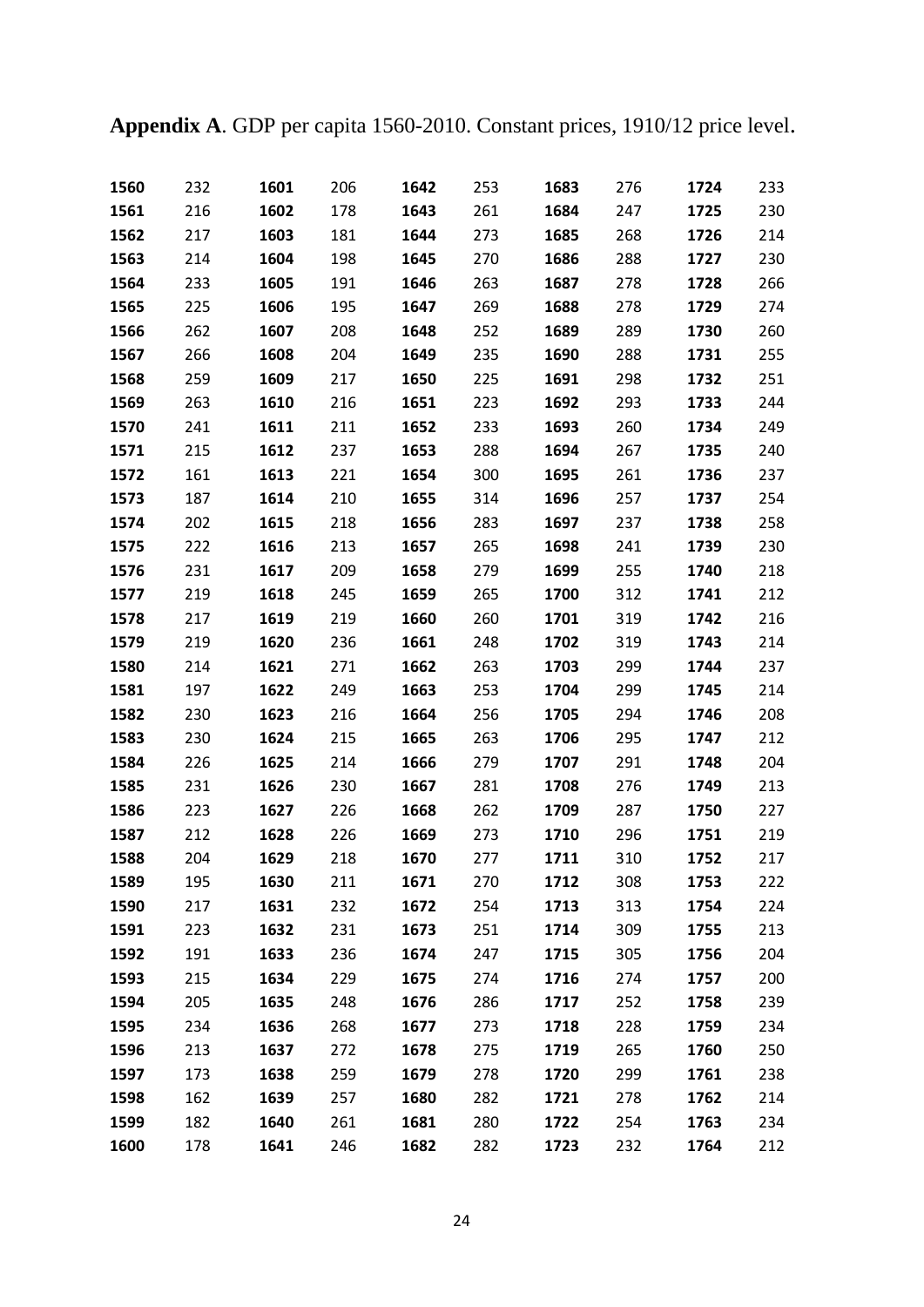| 1765 | 221 | 1806 | 206 | 1847 | 233 | 1888 | 367 | 1929 | 947  |
|------|-----|------|-----|------|-----|------|-----|------|------|
| 1766 | 230 | 1807 | 198 | 1848 | 236 | 1889 | 373 | 1930 | 988  |
| 1767 | 233 | 1808 | 187 | 1849 | 244 | 1890 | 381 | 1931 | 963  |
| 1768 | 220 | 1809 | 179 | 1850 | 251 | 1891 | 402 | 1932 | 925  |
| 1769 | 218 | 1810 | 193 | 1851 | 246 | 1892 | 397 | 1933 | 940  |
| 1770 | 215 | 1811 | 207 | 1852 | 241 | 1893 | 407 | 1934 | 1001 |
| 1771 | 200 | 1812 | 194 | 1853 | 244 | 1894 | 408 | 1935 | 1047 |
| 1772 | 191 | 1813 | 198 | 1854 | 246 | 1895 | 428 | 1936 | 1082 |
| 1773 | 220 | 1814 | 199 | 1855 | 262 | 1896 | 439 | 1937 | 1109 |
| 1774 | 234 | 1815 | 206 | 1856 | 259 | 1897 | 457 | 1938 | 1143 |
| 1775 | 226 | 1816 | 210 | 1857 | 266 | 1898 | 472 | 1939 | 1224 |
| 1776 | 232 | 1817 | 204 | 1858 | 269 | 1899 | 484 | 1940 | 1132 |
| 1777 | 230 | 1818 | 206 | 1859 | 279 | 1900 | 486 | 1941 | 1099 |
| 1778 | 234 | 1819 | 204 | 1860 | 284 | 1901 | 498 | 1942 | 1105 |
| 1779 | 239 | 1820 | 207 | 1861 | 273 | 1902 | 492 | 1943 | 1138 |
| 1780 | 235 | 1821 | 213 | 1862 | 264 | 1903 | 518 | 1944 | 1168 |
| 1781 | 220 | 1822 | 214 | 1863 | 276 | 1904 | 526 | 1945 | 1200 |
| 1782 | 228 | 1823 | 212 | 1864 | 281 | 1905 | 519 | 1946 | 1316 |
| 1783 | 217 | 1824 | 218 | 1865 | 286 | 1906 | 560 | 1947 | 1420 |
| 1784 | 229 | 1825 | 223 | 1866 | 281 | 1907 | 598 | 1948 | 1437 |
| 1785 | 224 | 1826 | 224 | 1867 | 285 | 1908 | 579 | 1949 | 1481 |
| 1786 | 224 | 1827 | 213 | 1868 | 260 | 1909 | 582 | 1950 | 1571 |
| 1787 | 231 | 1828 | 217 | 1869 | 278 | 1910 | 593 | 1951 | 1558 |
| 1788 | 222 | 1829 | 220 | 1870 | 314 | 1911 | 608 | 1952 | 1588 |
| 1789 | 245 | 1830 | 215 | 1871 | 325 | 1912 | 631 | 1953 | 1598 |
| 1790 | 242 | 1831 | 219 | 1872 | 330 | 1913 | 670 | 1954 | 1685 |
| 1791 | 250 | 1832 | 213 | 1873 | 334 | 1914 | 684 | 1955 | 1719 |
| 1792 | 236 | 1833 | 220 | 1874 | 347 | 1915 | 708 | 1956 | 1778 |
| 1793 | 218 | 1834 | 223 | 1875 | 334 | 1916 | 747 | 1957 | 1818 |
| 1794 | 220 | 1835 | 222 | 1876 | 356 | 1917 | 702 | 1958 | 1826 |
| 1795 | 222 | 1836 | 229 | 1877 | 348 | 1918 | 649 | 1959 | 1898 |
| 1796 | 235 | 1837 | 227 | 1878 | 335 | 1919 | 659 | 1960 | 1961 |
| 1797 | 218 | 1838 | 224 | 1879 | 354 | 1920 | 700 | 1961 | 2076 |
| 1798 | 209 | 1839 | 226 | 1880 | 345 | 1921 | 664 | 1962 | 2153 |
| 1799 | 207 | 1840 | 229 | 1881 | 358 | 1922 | 712 | 1963 | 2232 |
| 1800 | 200 | 1841 | 227 | 1882 | 344 | 1923 | 735 | 1964 | 2386 |
| 1801 | 198 | 1842 | 216 | 1883 | 370 | 1924 | 785 | 1965 | 2476 |
| 1802 | 207 | 1843 | 221 | 1884 | 362 | 1925 | 803 | 1966 | 2485 |
| 1803 | 205 | 1844 | 230 | 1885 | 369 | 1926 | 842 | 1967 | 2546 |
| 1804 | 192 | 1845 | 235 | 1886 | 373 | 1927 | 869 | 1968 | 2634 |
| 1805 | 204 | 1846 | 227 | 1887 | 361 | 1928 | 894 | 1969 | 2731 |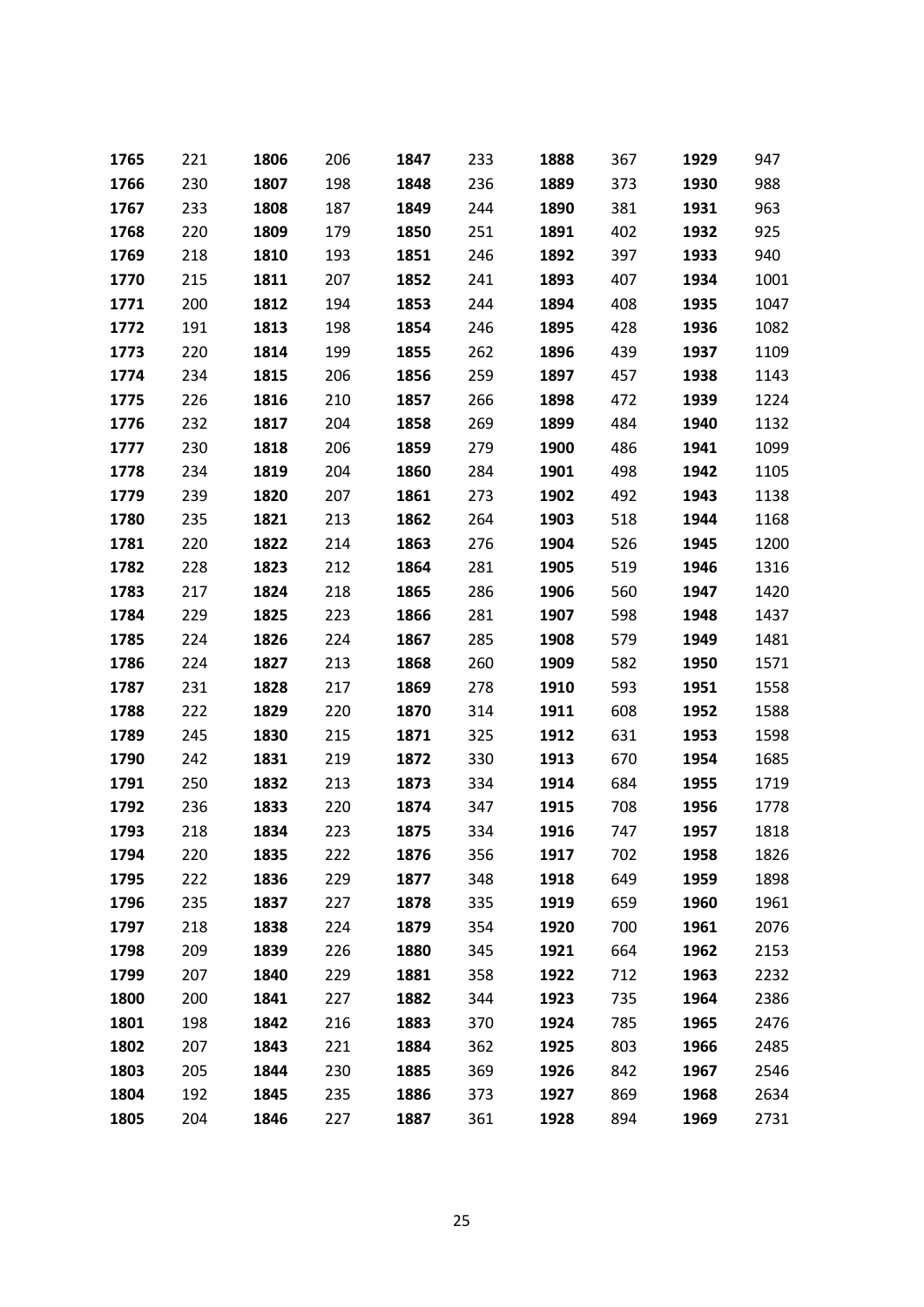| 1970 | 2843 | 1978 | 3186 | 1986 | 3737 | 1994 | 3835 | 2002 | 4806 |
|------|------|------|------|------|------|------|------|------|------|
| 1971 | 2871 | 1979 | 3319 | 1987 | 3832 | 1995 | 4009 | 2003 | 4891 |
| 1972 | 2874 | 1980 | 3342 | 1988 | 3921 | 1996 | 4064 | 2004 | 5082 |
| 1973 | 2992 | 1981 | 3323 | 1989 | 3993 | 1997 | 4166 | 2005 | 5222 |
| 1974 | 3225 | 1982 | 3394 | 1990 | 3958 | 1998 | 4295 | 2006 | 5400 |
| 1975 | 3263 | 1983 | 3441 | 1991 | 3796 | 1999 | 4455 | 2007 | 5534 |
| 1976 | 3265 | 1984 | 3579 | 1992 | 3794 | 2000 | 4674 | 2008 | 5364 |
| 1977 | 3160 | 1985 | 3618 | 1993 | 3705 | 2001 | 4718 | 2009 | 5010 |
|      |      |      |      |      |      |      |      | 2010 | 5345 |
|      |      |      |      |      |      |      |      |      |      |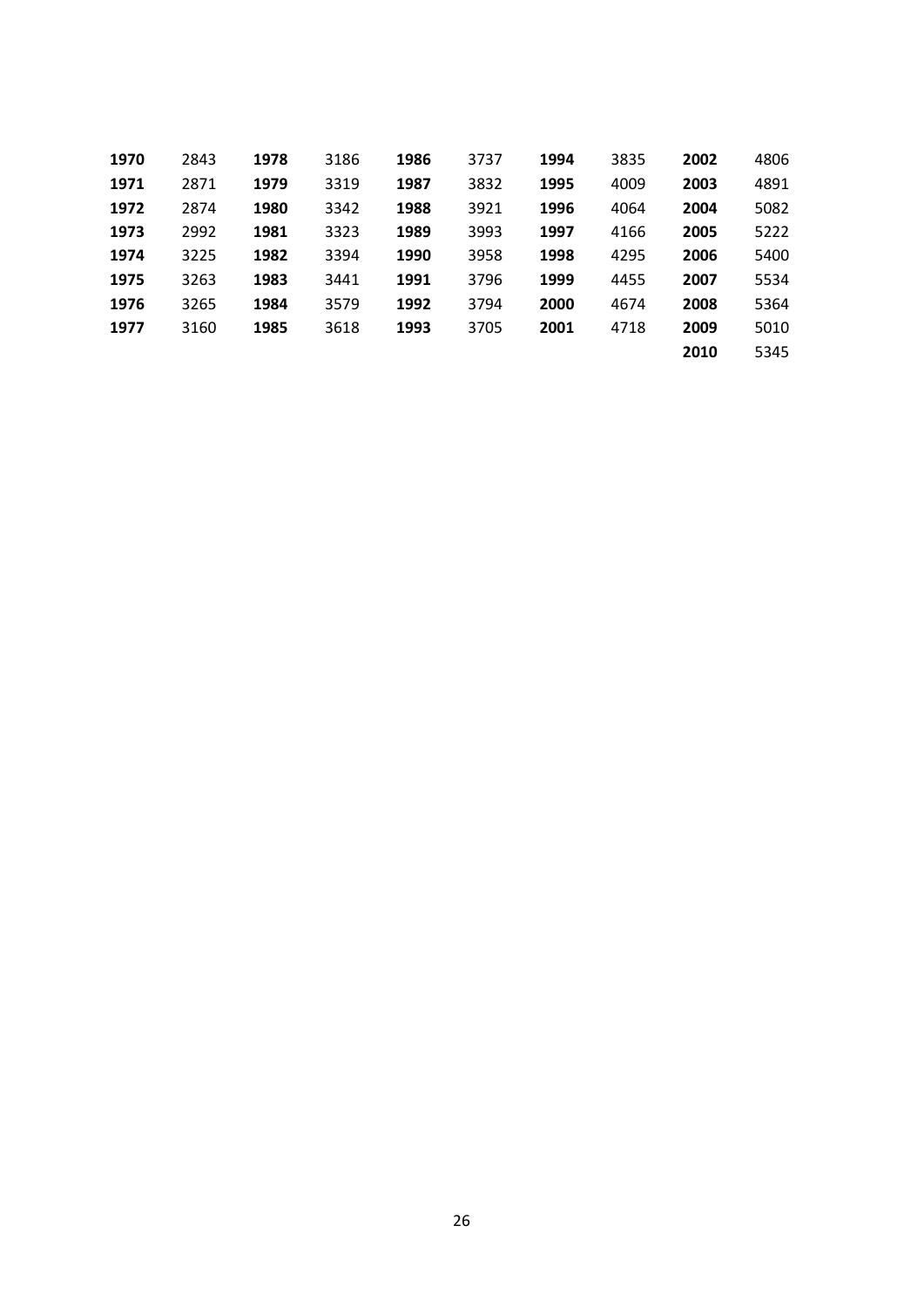**Appendix B**. Price indices for agricultural and industrial goods and wage index in the estimation of agricultural consumption 1560-1860. 1700=100.

|      | Agricult. | Industry | Wages |      | Agricult. | Indust | Wages |
|------|-----------|----------|-------|------|-----------|--------|-------|
| 1560 | 10.1      | 50.1     | 7.5   | 1600 | 30.4      | 60.2   | 12.5  |
| 1561 | 13.7      | 50.1     | 8.7   | 1601 | 19.2      | 60.2   | 11.2  |
| 1562 | 13.7      | 50.1     | 8.7   | 1602 | 31.4      | 60.2   | 12.5  |
| 1563 | 19.2      | 60.2     | 11.0  | 1603 | 31.4      | 70.2   | 12.5  |
| 1564 | 18.5      | 62.7     | 13.3  | 1604 | 23.3      | 45.1   | 12.5  |
| 1565 | 20.5      | 65.2     | 13.3  | 1605 | 26.3      | 50.1   | 12.5  |
| 1566 | 19.7      | 69.0     | 20.0  | 1606 | 25.8      | 60.2   | 12.5  |
| 1567 | 18.2      | 53.7     | 20.0  | 1607 | 22.3      | 70.2   | 12.5  |
| 1568 | 22.3      | 100.3    | 20.0  | 1608 | 23.3      | 80.2   | 12.5  |
| 1569 | 23.0      | 90.3     | 22.5  | 1609 | 24.3      | 110.3  | 15.0  |
| 1570 | 30.4      | 86.5     | 25.0  | 1610 | 25.3      | 105.3  | 15.0  |
| 1571 | 40.5      | 100.3    | 27.5  | 1611 | 30.4      | 80.2   | 15.0  |
| 1572 | 81.0      | 100.3    | 27.5  | 1612 | 22.3      | 80.2   | 15.0  |
| 1573 | 74.9      | 338.5    | 30.0  | 1613 | 28.4      | 90.3   | 15.0  |
| 1574 | 87.1      | 486.4    | 40.0  | 1614 | 29.4      | 90.3   | 15.6  |
| 1575 | 87.1      | 451.3    | 53.3  | 1615 | 27.8      | 90.3   | 16.2  |
| 1576 | 14.6      | 69.7     | 10.0  | 1616 | 32.4      | 90.3   | 17.5  |
| 1577 | 15.5      | 50.1     | 10.0  | 1617 | 32.4      | 90.3   | 17.5  |
| 1578 | 15.9      | 50.1     | 10.0  | 1618 | 23.3      | 80.2   | 17.5  |
| 1579 | 16.2      | 61.2     | 10.0  | 1619 | 33.4      | 100.3  | 20.0  |
| 1580 | 16.6      | 50.1     | 10.0  | 1620 | 28.4      | 90.3   | 20.0  |
| 1581 | 20.3      | 50.1     | 10.0  | 1621 | 19.4      | 77.3   | 20.0  |
| 1582 | 13.2      | 50.1     | 10.0  | 1622 | 23.6      | 71.5   | 20.0  |
| 1583 | 13.7      | 55.2     | 10.0  | 1623 | 36.7      | 67.0   | 20.0  |
| 1584 | 14.2      | 51.4     | 10.0  | 1624 | 41.0      | 107.2  | 20.0  |
| 1585 | 14.2      | 60.2     | 10.0  | 1625 | 42.5      | 71.5   | 22.5  |
| 1586 | 15.2      | 60.2     | 10.0  | 1626 | 38.9      | 89.4   | 22.5  |
| 1587 | 17.2      | 60.2     | 10.0  | 1627 | 43.5      | 71.5   | 25.0  |
| 1588 | 18.2      | 50.1     | 10.0  | 1628 | 62.3      | 85.8   | 30.0  |
| 1589 | 20.3      | 50.1     | 10.0  | 1629 | 83.7      | 100.1  | 35.0  |
| 1590 | 19.2      | 50.1     | 10.0  | 1630 | 123.5     | 111.7  | 45.0  |
| 1591 | 18.2      | 60.2     | 10.0  | 1631 | 105.7     | 172.0  | 50.0  |
| 1592 | 16.2      | 50.1     | 5.0   | 1632 | 91.1      | 178.7  | 40.0  |
| 1593 | 14.2      | 45.1     | 6.9   | 1633 | 97.2      | 89.4   | 40.0  |
| 1594 | 22.3      | 50.1     | 10.0  | 1634 | 108.6     | 92.7   | 40.0  |
| 1595 | 18.2      | 50.1     | 12.5  | 1635 | 91.1      | 72.6   | 45.0  |
| 1596 | 19.2      | 60.2     | 12.5  | 1636 | 74.9      | 89.4   | 45.0  |
| 1597 | 31.9      | 50.1     | 12.5  | 1637 | 80.5      | 134.1  | 45.0  |
| 1598 | 38.5      | 50.1     | 12.5  | 1638 | 91.1      | 107.2  | 45.0  |
| 1599 | 29.4      | 60.2     | 12.5  | 1639 | 93.5      | 89.4   | 45.0  |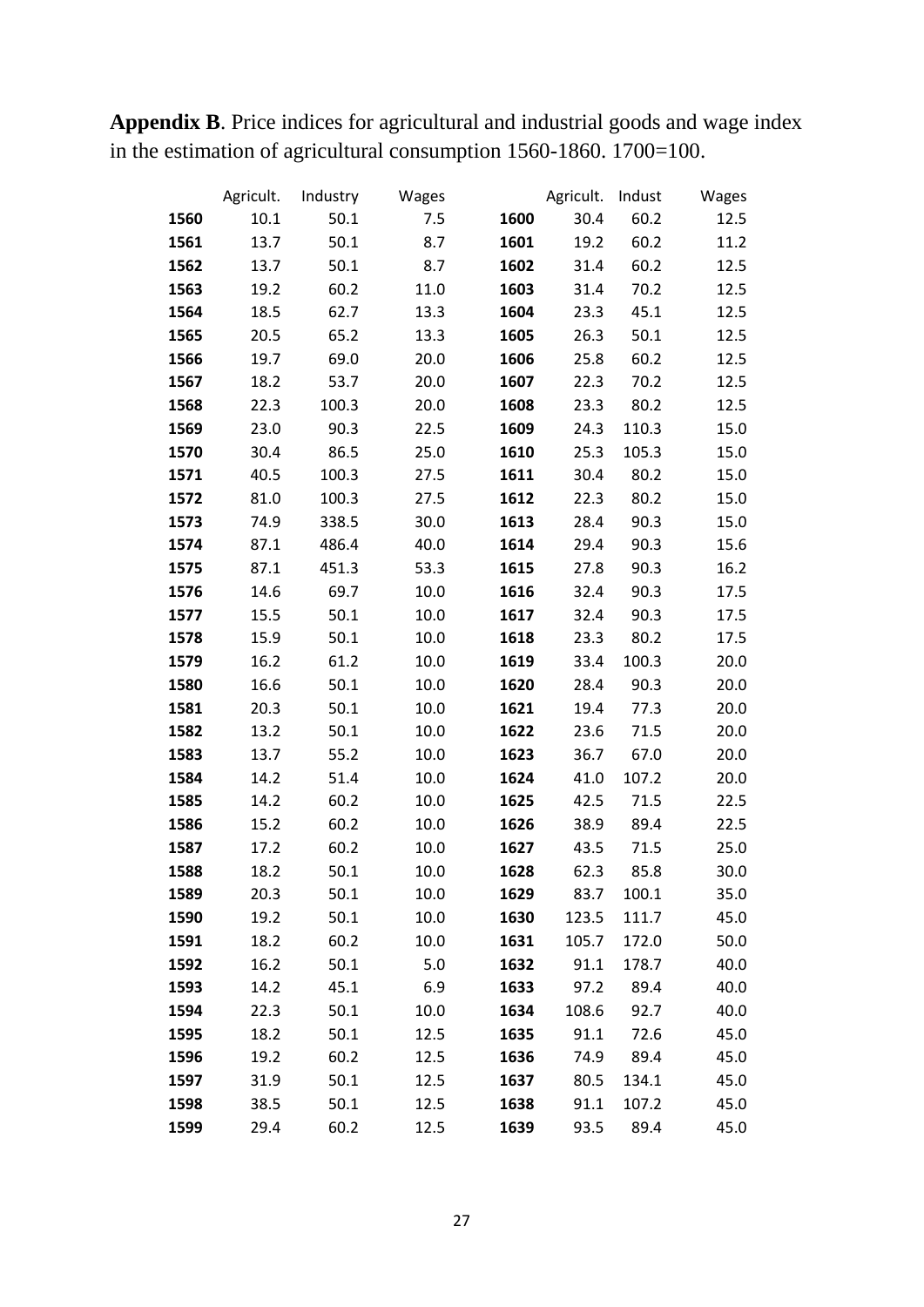|      | Agricult. | Industry | Wages |      | Agricult. | Indust | Wages |
|------|-----------|----------|-------|------|-----------|--------|-------|
| 1640 | 104.4     | 107.7    | 50.0  | 1680 | 82.8      | 85.0   | 80.0  |
| 1641 | 117.6     | 134.1    | 50.0  | 1681 | 81.6      | 79.9   | 80.0  |
| 1642 | 121.7     | 112.1    | 60.0  | 1682 | 83.6      | 80.0   | 80.0  |
| 1643 | 105.8     | 89.4     | 60.0  | 1683 | 88.5      | 79.8   | 80.0  |
| 1644 | 88.2      | 111.5    | 60.0  | 1684 | 124.0     | 79.8   | 80.0  |
| 1645 | 86.1      | 85.8     | 60.0  | 1685 | 91.7      | 79.9   | 80.0  |
| 1646 | 76.9      | 75.1     | 60.0  | 1686 | 90.0      | 80.0   | 100.0 |
| 1647 | 76.9      | 85.8     | 62.5  | 1687 | 101.8     | 80.0   | 100.0 |
| 1648 | 94.0      | 89.4     | 60.0  | 1688 | 102.6     | 80.0   | 100.0 |
| 1649 | 120.2     | 89.4     | 60.0  | 1689 | 89.8      | 79.8   | 100.0 |
| 1650 | 152.1     | 78.6     | 60.0  | 1690 | 92.3      | 80.0   | 100.0 |
| 1651 | 141.5     | 84.7     | 56.0  | 1691 | 80.8      | 80.0   | 100.0 |
| 1652 | 129.4     | 84.7     | 60.0  | 1692 | 81.6      | 63.7   | 100.0 |
| 1653 | 72.3      | 89.4     | 67.2  | 1693 | 121.2     | 73.2   | 100.0 |
| 1654 | 71.0      | 89.3     | 80.0  | 1694 | 118.2     | 76.4   | 100.0 |
| 1655 | 72.8      | 91.6     | 80.0  | 1695 | 129.4     | 80.0   | 100.0 |
| 1656 | 83.1      | 96.3     | 60.0  | 1696 | 138.1     | 80.0   | 100.0 |
| 1657 | 100.8     | 96.8     | 60.0  | 1697 | 175.5     | 80.0   | 100.0 |
| 1658 | 80.8      | 96.8     | 60.0  | 1698 | 160.7     | 79.2   | 100.0 |
| 1659 | 93.3      | 96.8     | 60.0  | 1699 | 133.8     | 80.0   | 100.0 |
| 1660 | 115.1     | 79.9     | 60.0  | 1700 | 100.0     | 100.0  | 100.0 |
| 1661 | 121.1     | 83.8     | 60.0  | 1701 | 90.9      | 90.0   | 100.0 |
| 1662 | 117.5     | 80.7     | 60.0  | 1702 | 90.6      | 90.0   | 100.0 |
| 1663 | 126.3     | 80.9     | 60.0  | 1703 | 112.8     | 80.0   | 100.0 |
| 1664 | 121.0     | 72.6     | 60.0  | 1704 | 115.1     | 84.1   | 100.0 |
| 1665 | 101.4     | 60.0     | 60.0  | 1705 | 122.3     | 88.6   | 100.0 |
| 1666 | 92.9      | 60.0     | 70.0  | 1706 | 119.8     | 89.4   | 100.0 |
| 1667 | 95.2      | 76.9     | 70.0  | 1707 | 125.3     | 80.0   | 100.0 |
| 1668 | 84.9      | 60.0     | 70.0  | 1708 | 158.4     | 93.7   | 100.0 |
| 1669 | 76.7      | 63.7     | 70.0  | 1709 | 125.9     | 77.1   | 100.0 |
| 1670 | 72.7      | 70.0     | 70.0  | 1710 | 105.9     | 75.0   | 100.0 |
| 1671 | 78.7      | 75.0     | 70.0  | 1711 | 90.6      | 75.0   | 100.0 |
| 1672 | 97.7      | 79.9     | 70.0  | 1712 | 97.1      | 80.0   | 100.0 |
| 1673 | 105.0     | 60.0     | 70.0  | 1713 | 85.3      | 75.0   | 100.0 |
| 1674 | 113.1     | 67.5     | 70.0  | 1714 | 102.1     | 80.0   | 120.0 |
| 1675 | 113.1     | 60.0     | 70.0  | 1715 | 105.1     | 85.1   | 120.0 |
| 1676 | 105.9     | 70.0     | 75.0  | 1716 | 148.7     | 80.0   | 120.0 |
| 1677 | 118.0     | 80.4     | 80.0  | 1717 | 206.9     | 90.0   | 120.0 |
| 1678 | 126.1     | 76.9     | 80.0  | 1718 | 302.2     | 120.0  | 120.0 |
| 1679 | 118.0     | 80.2     | 80.0  | 1719 | 278.8     | 140.0  | 200.0 |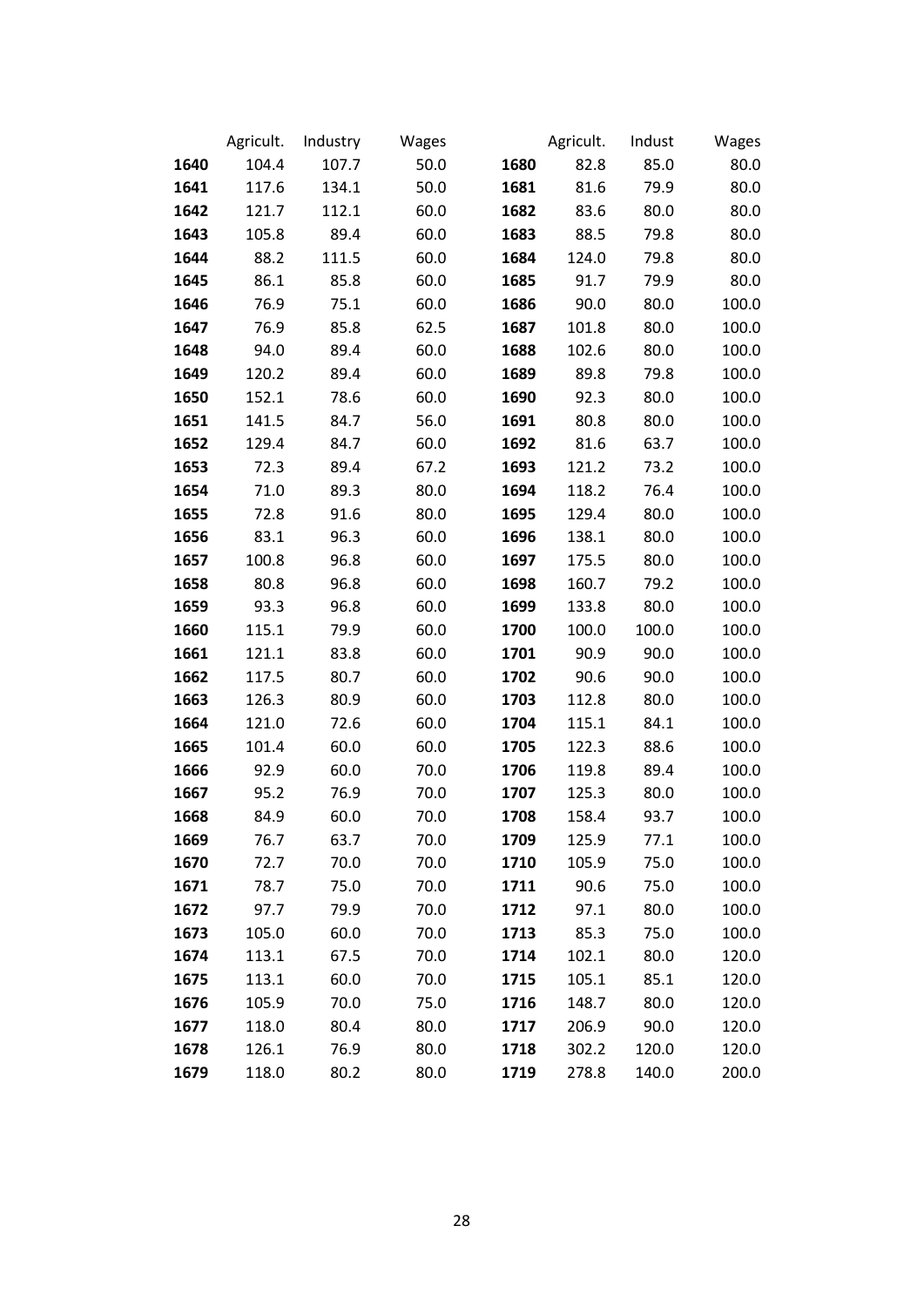|      | Agricult. | Industry | Wages |      |        | Agricult. Industry | Wages |
|------|-----------|----------|-------|------|--------|--------------------|-------|
| 1720 | 163.2     | 120.0    | 160.0 | 1760 | 295.2  | 200.7              | 154.3 |
| 1721 | 156.3     | 117.8    | 180.0 | 1761 | 361.9  | 234.5              | 171.4 |
| 1722 | 180.7     | 120.0    | 160.0 | 1762 | 563.6  | 270.3              | 205.7 |
| 1723 | 178.4     | 141.3    | 120.0 | 1763 | 589.1  | 288.1              | 257.1 |
| 1724 | 171.4     | 150.0    | 120.0 | 1764 | 617.6  | 297.4              | 274.3 |
| 1725 | 178.5     | 146.7    | 120.0 | 1765 | 545.8  | 297.1              | 274.3 |
| 1726 | 224.0     | 155.0    | 120.0 | 1766 | 456.0  | 316.3              | 274.3 |
| 1727 | 185.6     | 150.0    | 120.0 | 1767 | 378.8  | 242.4              | 257.1 |
| 1728 | 131.1     | 150.0    | 120.0 | 1768 | 348.1  | 199.5              | 205.7 |
| 1729 | 122.8     | 149.4    | 120.0 | 1769 | 344.8  | 202.2              | 205.7 |
| 1730 | 135.0     | 143.2    | 120.0 | 1770 | 390.4  | 225.6              | 222.9 |
| 1731 | 142.4     | 120.0    | 120.0 | 1771 | 531.3  | 233.6              | 222.9 |
| 1732 | 150.3     | 122.5    | 120.0 | 1772 | 558.6  | 239.3              | 222.9 |
| 1733 | 166.5     | 121.8    | 120.0 | 1773 | 469.7  | 252.3              | 222.9 |
| 1734 | 163.3     | 121.8    | 120.0 | 1774 | 388.1  | 259.4              | 222.9 |
| 1735 | 177.3     | 118.2    | 120.0 | 1775 | 483.1  | 278.2              | 257.1 |
| 1736 | 187.8     | 114.5    | 137.1 | 1776 | 453.3  | 294.9              | 257.1 |
| 1737 | 161.1     | 117.8    | 137.1 | 1777 | 450.1  | 288.2              | 257.1 |
| 1738 | 147.8     | 119.8    | 137.1 | 1778 | 474.9  | 316.3              | 274.3 |
| 1739 | 173.8     | 119.8    | 120.0 | 1779 | 468.3  | 319.0              | 274.3 |
| 1740 | 224.1     | 121.8    | 120.0 | 1780 | 486.3  | 315.0              | 274.3 |
| 1741 | 244.1     | 121.5    | 120.0 | 1781 | 549.6  | 298.3              | 257.1 |
| 1742 | 208.0     | 121.2    | 120.0 | 1782 | 522.8  | 292.6              | 274.3 |
| 1743 | 202.7     | 121.2    | 120.0 | 1783 | 572.3  | 293.9              | 274.3 |
| 1744 | 189.5     | 135.9    | 120.0 | 1784 | 483.7  | 290.6              | 274.3 |
| 1745 | 218.4     | 132.6    | 102.9 | 1785 | 540.4  | 295.9              | 257.1 |
| 1746 | 228.5     | 134.6    | 102.9 | 1786 | 572.1  | 295.6              | 257.1 |
| 1747 | 251.5     | 144.6    | 120.0 | 1787 | 520.4  | 294.3              | 257.1 |
| 1748 | 283.2     | 146.6    | 120.0 | 1788 | 568.0  | 304.3              | 257.1 |
| 1749 | 244.3     | 151.3    | 120.0 | 1789 | 577.6  | 333.8              | 257.1 |
| 1750 | 194.1     | 165.4    | 120.0 | 1790 | 567.0  | 341.7              | 257.1 |
| 1751 | 213.5     | 164.7    | 120.0 | 1791 | 546.3  | 347.1              | 274.3 |
| 1752 | 229.5     | 158.7    | 120.0 | 1792 | 590.9  | 358.1              | 291.4 |
| 1753 | 223.1     | 154.3    | 137.1 | 1793 | 633.1  | 395.9              | 291.4 |
| 1754 | 233.3     | 154.3    | 137.1 | 1794 | 737.1  | 438.9              | 325.7 |
| 1755 | 259.8     | 156.3    | 137.1 | 1795 | 768.9  | 456.0              | 342.9 |
| 1756 | 317.0     | 160.0    | 137.1 | 1796 | 708.4  | 480.8              | 360.0 |
| 1757 | 362.0     | 176.1    | 137.1 | 1797 | 730.6  | 501.1              | 394.3 |
| 1758 | 330.3     | 201.8    | 154.3 | 1798 | 852.9  | 537.3              | 411.4 |
| 1759 | 290.1     | 194.7    | 154.3 | 1799 | 1024.3 | 568.0              | 445.7 |
|      |           |          |       | 1800 | 1280.9 | 567.0              | 462.9 |

Note: Construction and sources. see footnote 4 and text.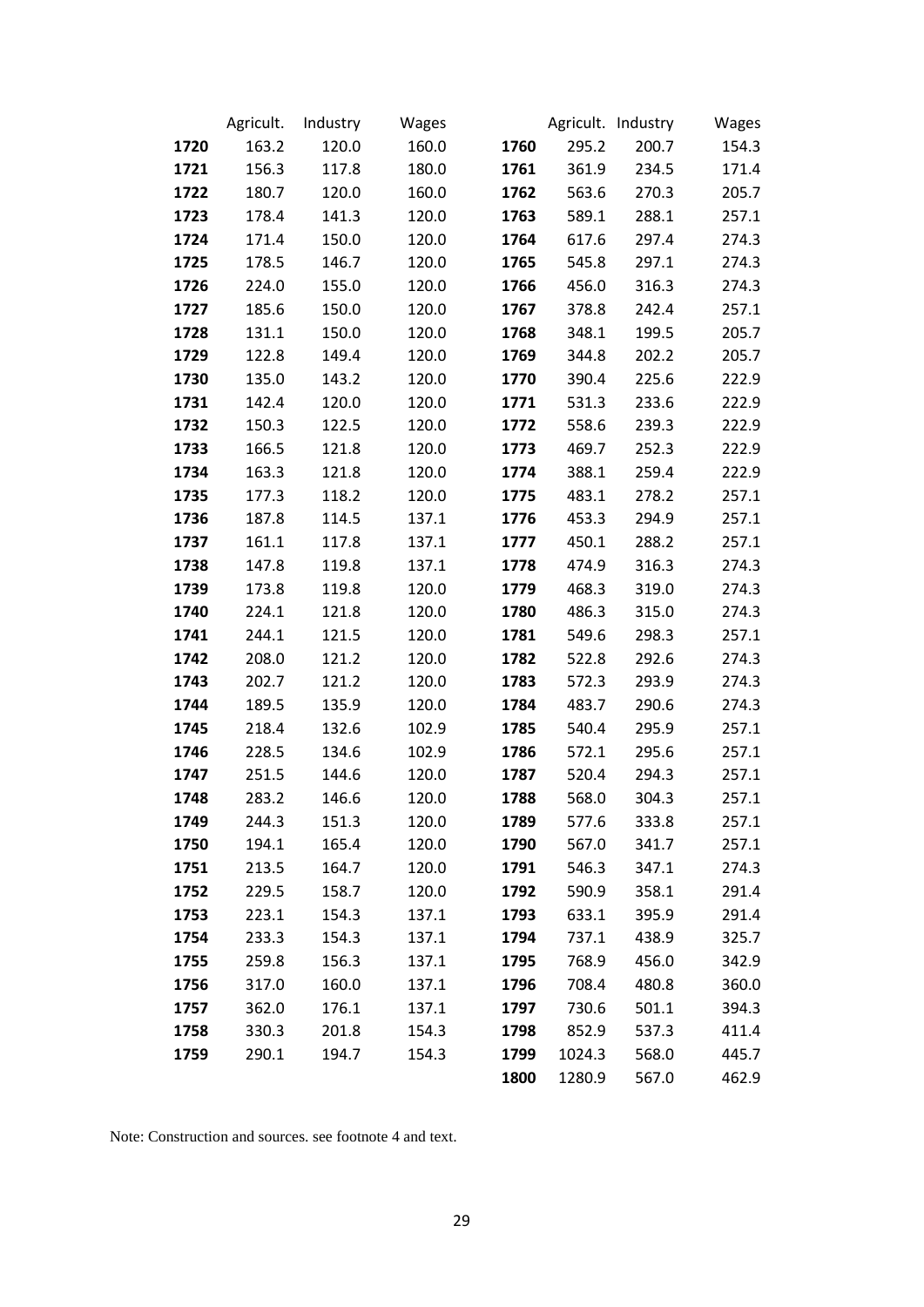#### Appendix C. Tables in the Data base – [www.ekh.lu.se](http://www.ekh.lu.se/)

[Table I. GDP and GDP per capita. Factor prices. Constant prices. 1560-2010](http://wwwtest.ekh.lu.se/media/ekh/forskning/database/shna1560-2010/shna2012tablei.xlsx)

[Table II. Value added, Sectors and GDP. Factor prices, Mill. SEK, Constant Prices.](http://wwwtest.ekh.lu.se/media/ekh/forskning/database/shna1560-2010/shna2012tableii.xlsx)  [1560―1800](http://wwwtest.ekh.lu.se/media/ekh/forskning/database/shna1560-2010/shna2012tableii.xlsx)

[Table III. Value added, Main Sectors, and GDP. Factor prices, Mill. SEK, Current and](http://wwwtest.ekh.lu.se/media/ekh/forskning/database/shna1560-2010/shna2012tableiii.xlsx)  [Constant Prices. 1800―2010](http://wwwtest.ekh.lu.se/media/ekh/forskning/database/shna1560-2010/shna2012tableiii.xlsx)

[Table IV. Unpaid Domestic Services. Mill. SEK, Current and Constant Prices. 1800―2010](http://wwwtest.ekh.lu.se/media/ekh/forskning/database/shna1560-2010/shna2012tableiv.xlsx)

[Table V. GDP in factor and market prices and Population. Mill. SEK, Current and Constant](http://wwwtest.ekh.lu.se/media/ekh/forskning/database/shna1560-2010/shna2012tablev.xlsx)  [Prices. 1800―2010](http://wwwtest.ekh.lu.se/media/ekh/forskning/database/shna1560-2010/shna2012tablev.xlsx)

[Table VI. GDP by destination in Market Prices. Mill. SEK, Current and Constant Prices.](http://wwwtest.ekh.lu.se/media/ekh/forskning/database/shna1560-2010/shna2012tablevi.xlsx)  [1800―2010](http://wwwtest.ekh.lu.se/media/ekh/forskning/database/shna1560-2010/shna2012tablevi.xlsx)

Tab[le VII. Employment 1850―2010](http://wwwtest.ekh.lu.se/media/ekh/forskning/database/shna1560-2010/shna2012tablevii.xlsx)

[Table VIII. Agriculture and Ancillaries Production Account 1800―1950. Current Prices](http://wwwtest.ekh.lu.se/media/ekh/forskning/database/shna1560-2010/shna2012tableviii.xlsx)

[Table IX. Manufacturing Industry and Handicrafts. Production Account 1800―1950. Current](http://wwwtest.ekh.lu.se/media/ekh/forskning/database/shna1560-2010/shna2012tableix.xlsx)  [Prices](http://wwwtest.ekh.lu.se/media/ekh/forskning/database/shna1560-2010/shna2012tableix.xlsx)

[Table X. Building and Construction. Production Account 1800―1950. Current Prices](http://wwwtest.ekh.lu.se/media/ekh/forskning/database/shna1560-2010/shna2012tablex.xlsx)

[Table XI. Transport and Communications. Production Accoun](http://wwwtest.ekh.lu.se/media/ekh/forskning/database/shna1560-2010/shna2012tablexi.xlsx)t 1800―1950. Current Prices

[Table XII. Private Services. Production Account 1800―1950. Current Prices](http://wwwtest.ekh.lu.se/media/ekh/forskning/database/shna1560-2010/shna2012tablexii.xlsx)

[Table XIII. Public Services. Production Account 1800―1950. Current Prices](http://wwwtest.ekh.lu.se/media/ekh/forskning/database/shna1560-2010/shna2012tablexiii.xlsx)

Table XIV. Services of Dwellings. Production Account 1800―1950. Current Prices

Table XV. Sector Deflators 1800-1950.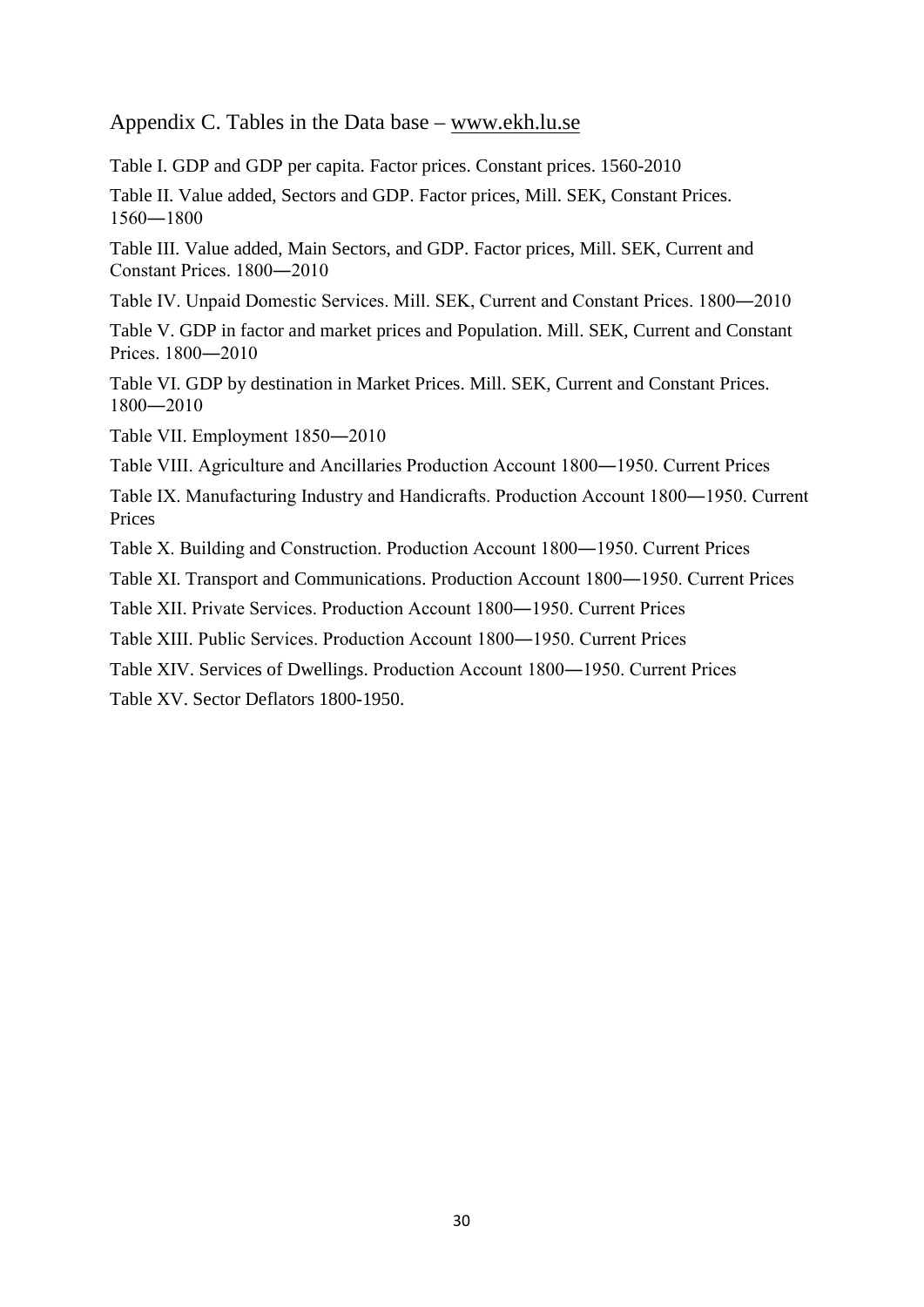#### References

Allen R. C. (2000), Economic structure and agricultural productivity in Europe, 1300–1800*. European Review of Economic History* 4, pp. 1*-*26*.*

Álvarez-Nogal, C. and Prados de la Escosura, L. (2007), "The Decline of Spain (1500-1850): Conjectural Estimates", *European Review of Economic History* 11, pp. 319-66.

Åmark, K. (1961). *Sveriges statsfinanser 1719–1809,* Stockholm: Norstedt.

Andersson Palm L. (2001), *Livet, kärleken och döden: Fyra uppsatser om svensk befolkningsutveckling 1300-1850*, Göteborg: Historiska institutionen.

Andersson Palm, L. (1992), Vardagsekonomins strukturer: Inrikeshandel 1622-1810, *Scandia*  65, pp. 213-261.

Crafts, N. F. R. (1980). Income elasticities of demand and the release of labour by agriculture during the British Industrial Revolution. *Journal of European Economic History* 9, pp. 153- 168.

Edvinsson, R. (2009), Swedish Harvests, 1665-1820: Early Modern Growth in the Periphery of European Economy, *Scandinavian Economic History Review* 57, pp. 2-25.

Edvinsson, R. and Söderberg, J. (2009), Consumer Price Index for Sweden 1290-2006; <http://www.riksbank.se/templates/Page.aspx?id=26813> (July 2009)

Gadd, C.J. (2011), The agricultural revolution in Sweden, 1700-1870, in Myrdal, J. and Morell, M. (eds.) *The Agrarian History of Sweden. From 4000 BC to AD 2000*. Lund: Nordic Academic Press.

Hammarström, I, (1956), *Finansförvaltning och varuhandel 1504-1540. Studier i de yngre sturarnas och Gustav Vasas statshushållning*, Uppsala: Almqvist &Wiksells Boktryckeri AB.

Hannerberg, D. (1971). *Svenskt agrarsamhälle under 1200 år: gård och åker, skörd och boskap*. Stockholm:Läromedelsförlaget.

Hansson, G. (2006), *Såld spannmål av kyrkotionden. Priser i Östergötland under Sveriges stormaktstid*, Umeå: Umeå studies in Economic History 34.

Heckscher, E. (1935-1949), *Sveriges ekonomiska historia från Gustav Vasa,* Stockholm: Bonnier.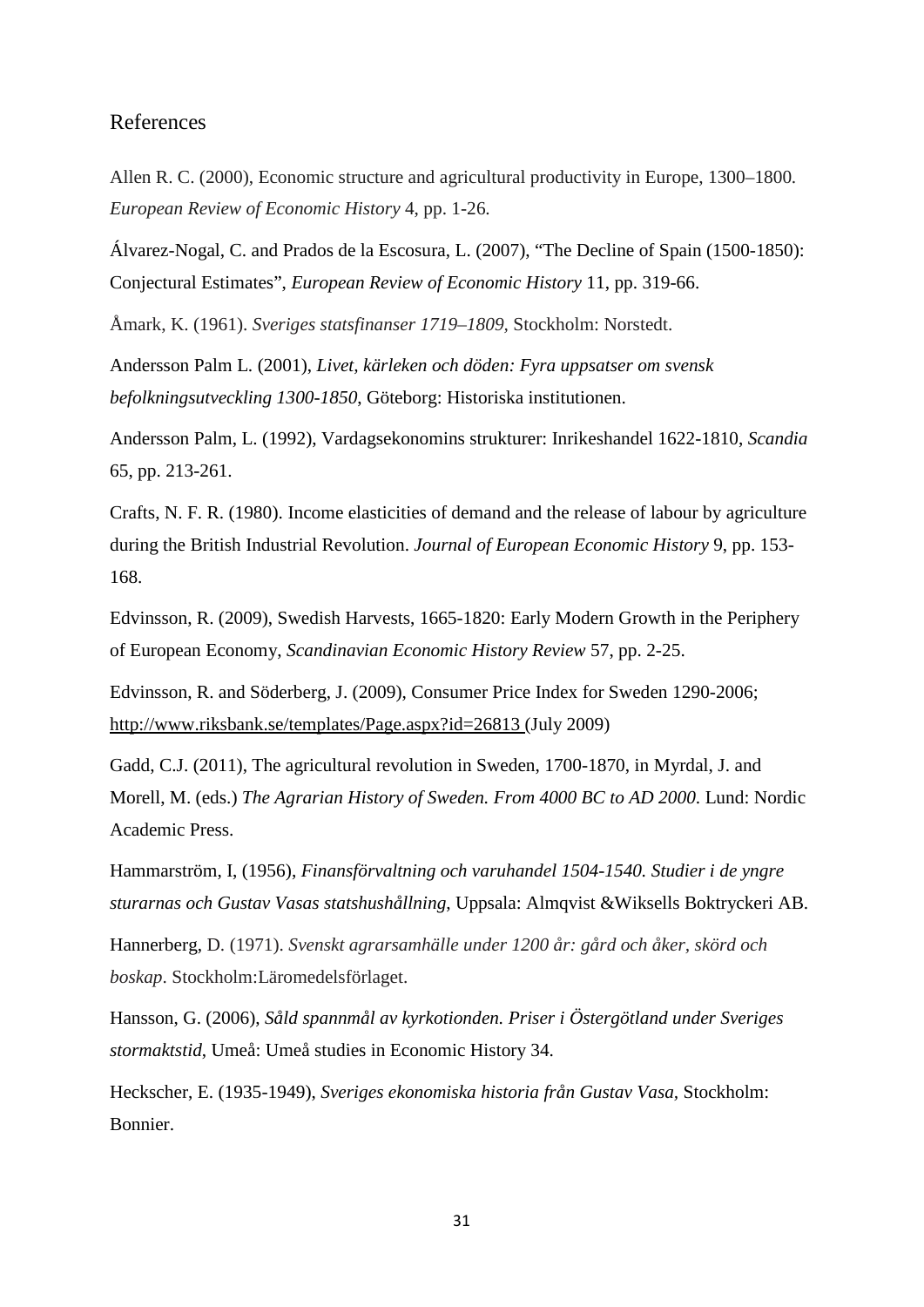Heckscher, E. and Boëthius, B. (1938), *Svensk handelsstatistik 1637-1737*, Stockholm: Bokförlags Aktiebolaget Thule.

Hildebrand, K.G. (1957), *Fagerstabrukens historia, sexton- och sjuttonhundratalen*, Uppsala: Almqvist &Wiksell.

*Historia.se*, http://www.historia.se/

*Historisk statistik för Sverige* (1972), Del 3, Utrikeshandel 1732-1970. Stockholm: Statistiska centralbyrån.

Jörberg, L. (1972), *A History of Prices in Sweden, 1732-1914*. Lund: CWK Gleerups.

Krantz, O. (1986), *Historiska Nationalräkenskaper för Sverige, 7: Offentlig verksamhet 1800–1980*. Lund: Ekonomisk-historiska institutionen.

Krantz, O. (1987a), *Historiska Nationalräkenskaper för Sverige, 4: Transporter och kommunikationer 1800-1980,* Lund: Ekonomisk-historiska institutionen.

Krantz, O. (1987b), *Historiska Nationalräkenskaper för Sverige, 6: Husligt arbete 1800– 1980*. Lund: Ekonomisk-historiska institutionen.

Krantz, O. (1991), *Historiska Nationalräkenskaper för Sverige, 5: Privata tjänster och bostadsutnyttjande 1800–1980*. Lund: Ekonomisk-historiska institutionen.

Krantz, O. (1997), *Swedish Historical National Accounts 1800–1990 – Aggregated Output Series*, Mimeo.

Krantz, O. and Schön, L. (2007), *Swedish Historical National Accounts 1800-2000*. Lund: Department of Economic History.

Kumlien, K. (1953), *Sverige och hanseaterna: studier i svensk politik och utrikeshandel*, Stockholm Wahlström & Widstrand.

Leijonhufvud, L. (2001). *Grain tithes and manorial yields in early modern Sweden: trends and patterns of production and productivity c. 1540–1680.* Uppsala: Swedish Univ. of Agricultural Sciences.

Lindahl, E., Dahlgren, E., and Kock, K. (1937), *National Income of Sweden 1861-1930*, I-II, Stockholm and London: P.S. King.

Lindroth, S. (1955). *Gruvbrytning och kopparhantering vid Stora Kopparberget intill 1800 talets början,* Uppsala: Almqvist och Wicksell.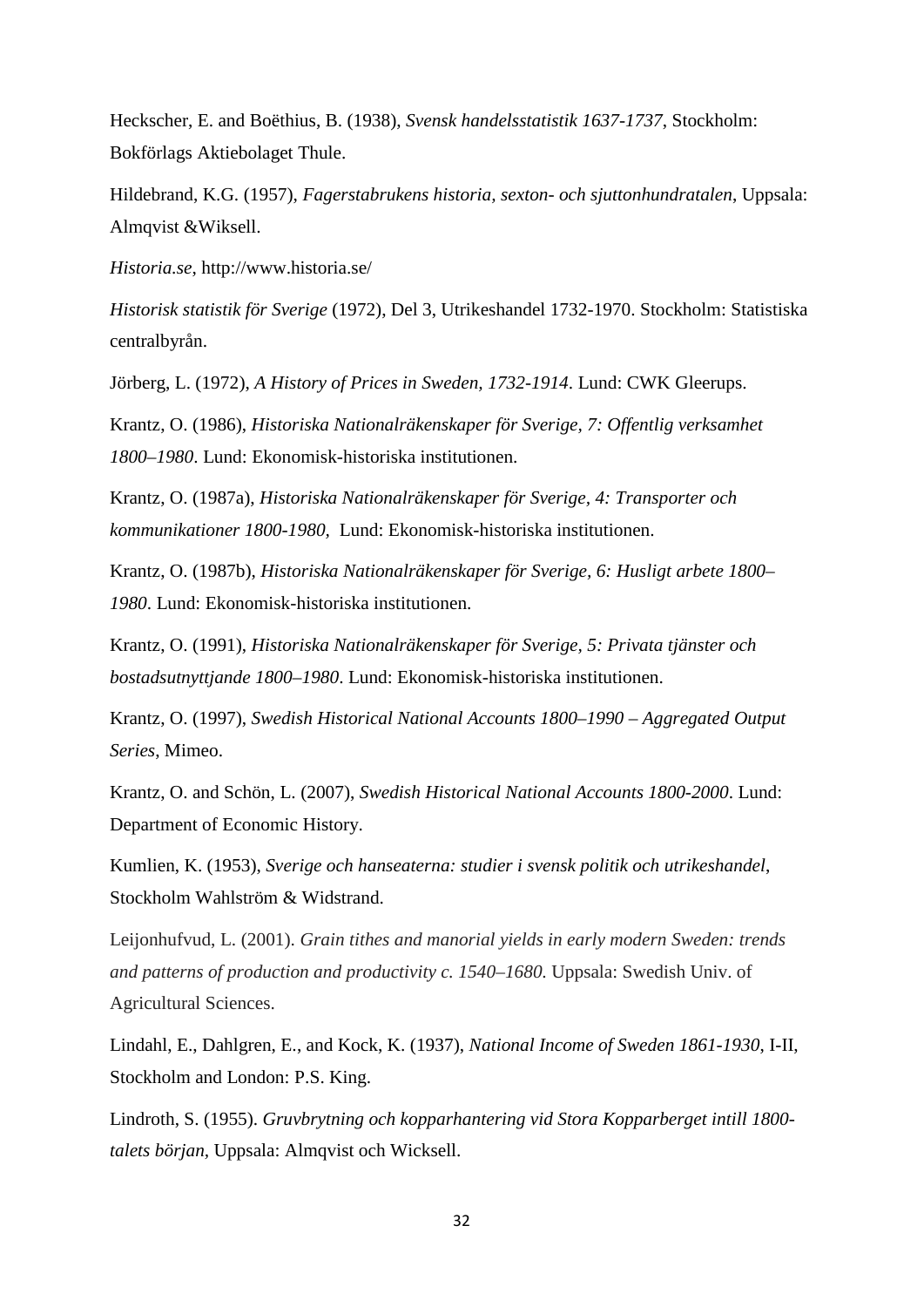Ljungberg, J. (1988), *Historiska Nationalräkenskaper för Sverige,9: Deflatorer för industriproduktionen 1888-1955*, Lund: Ekonomisk-historiska institutionen.

Ljungberg, J. (1990), *Priser och marknadskrafter i Sverige 1885–1969. En prishistorisk studie*, Lund: Ekonomisk-historiska institutionen.

Lobell, H., Schön, L. and Krantz, O. (2008). Swedish Historical National Accounts, 1800– 2000: principles and implications of a new generation, *Scandinavian Economic History Review* 56, pp. 142–59.

Malanima, P. (2011), The long decline of a leading economy: GDP in central and northern Italy, 1300-1913, *European Review of Economic History*, 15, pp. 169-219.

Myrdal, J. and Morell, M. (eds.) (2011), *The Agrarian History of Sweden. From 4000 BC to AD 2000*. Lund: Nordic Academic Press.

Olsson, F. (2007), *Järnhanteringens dynamik. Produktion, lokalisering och agglomerationer i Bergslagen och Mellansverige 1368-1910*, Umeå: Department of Economic History.

Olsson, M. and Svensson, P. (2010), Agricultural growth and institutions: Sweden, 1700- 1860, *European Review of Economic History*, 14, pp. 275-304.

Olsson Spjut, F. and Krantz, O. (forthcoming), *Estimates of "Swedish" Iron Production and Export from the Middle Ages to the Nineteenth Century,* Umeå: Department of Economic History.

Pettersson, L. (1987). *Historiska Nationalräkenskaper för Sverige, 3: Byggnads- och anläggningsverksamhet, 1800–1980.* Lund: Ekonomisk-historiska institutionen.

Posthumus, N. W. (1943), *Nederlandsche Prijsgeschiedenis,* Leiden,

[http://www2.scc.rutgers.edu/memdb/search\\_form\\_postpr.php.](http://www2.scc.rutgers.edu/memdb/search_form_postpr.php)

Schön, L. (1979), *Från hantverk till fabriksindustri. Svensk textiltillverkning 1820-1870*. Acad. Diss. Lund: Arkiv.

Schön, L. (1984), *Historiska Nationalräkenskaper för Sverige, 8: Utrikeshandel 1800-1870 ,* Lund: Ekonomisk-historiska institutionen, Mimeo.

Schön, L. (1988). *Historiska Nationalräkenskaper för Sverige, 2: Industri och hantverk 1800– 1980,* Lund: Ekonomisk-historiska institutionen.

Schön, L. (1995), *Historiska Nationalräkenskaper för Sverige, 1: Jordbruk med binäringar 1800–1980,* Lund: Ekonomisk-historiska institutionen*.*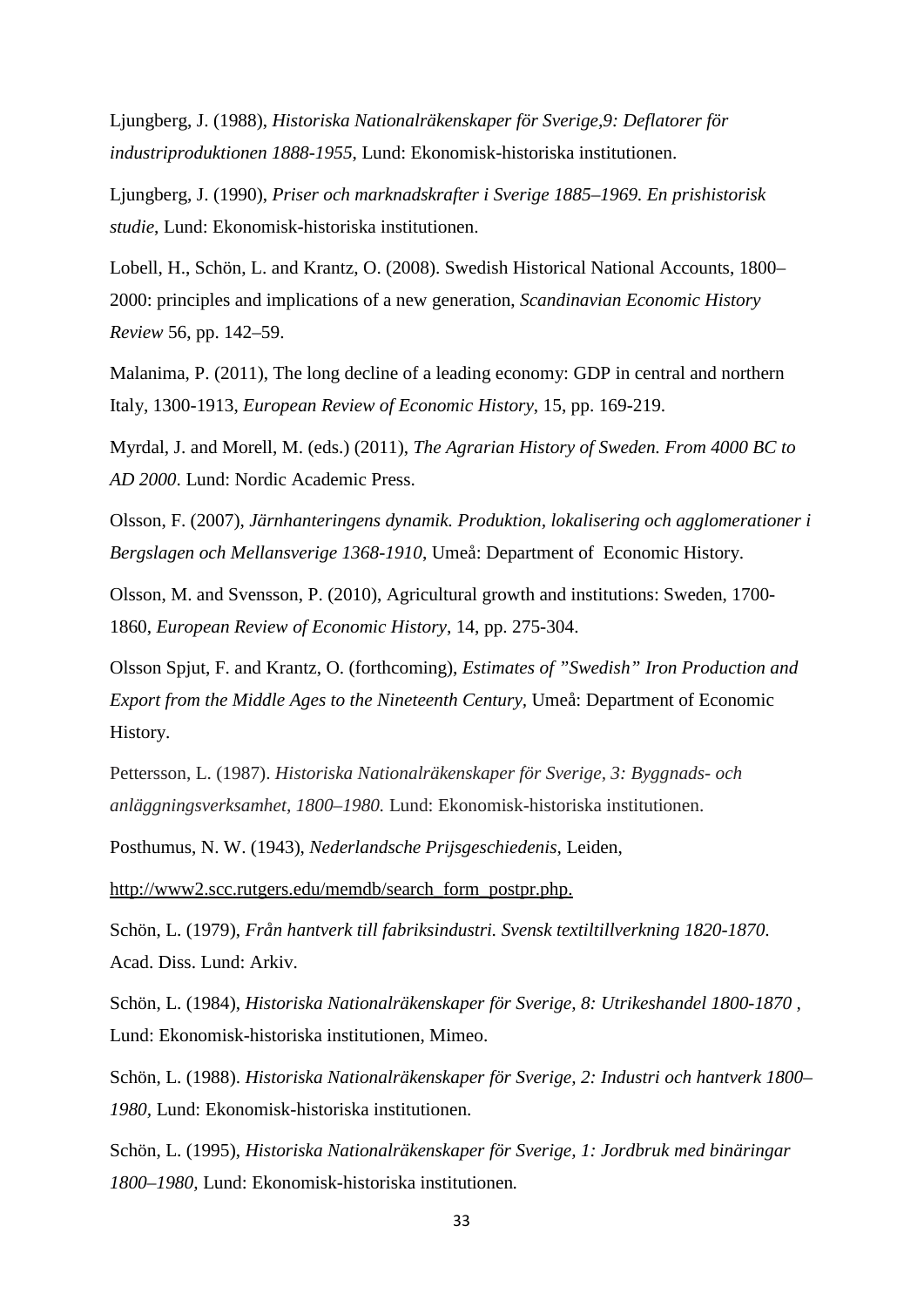Schön, L. (2000), *En modern svensk ekonomisk historia. Tillväxt och omvandling under två sekel*. Stockholm: SNS.

Schön, L. (2012), *An Economic History of Modern Sweden.* London: Routledge.

Schön, L. and Krantz, O. (2012), The Swedish economy in the early modern period. Constructing Historical National Accounts 1560-2000*, European Review of Economic History*, forthcoming (online from October 2012)*.*

Söderberg, J. (2009), *Daily wages of unskilled labourers 1540-1850*; <http://www.riksbank.se/template/Page.aspx?id=26815> (July 2009)

Söderberg, J. (2003), *Priser i Stockholm 1539-1620*, [www.iisg.nl.](http://www.iisg.nl/)

*Stads- [och kommunhistoriska institutet](http://www.historia.su.se/urbanhistory/)* (2009), <http://www2.historia.su.se/urbanhistory/cybcity/index.htm> (July 2009)

Sundberg, U. (1998). *Svenska krig 1521–1814,* Stockholm: Hjalmarson & Högberg.

*System of National Accounts 1993*, New York, Paris, Washington D.C.

*System of National Accounts 2008,* New York.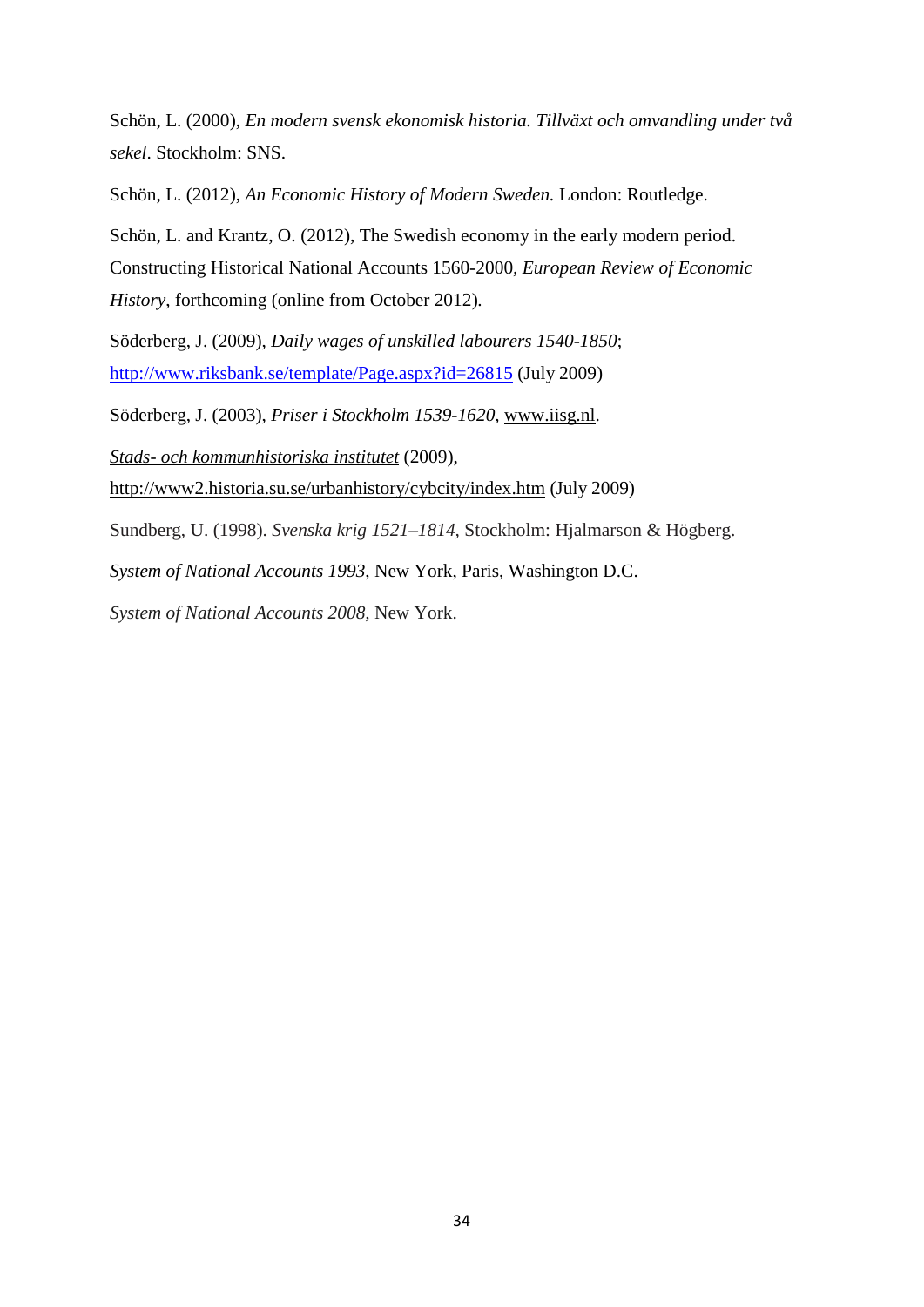## Lund Papers in Economic History

#### **2008**

- 108 Martin Klinthäll, Flyktingskap och återvandring: Exilen som temporärt tillstånd. */Population Economics/*
- 109 Fay Lundh Nilsson (red.), Folkhögskolans roll i yrkesutbildningen: Workshop den 5 december 2007 /*Education and the Labour Market/*
- 110 Mats R Persson, Pushed or Pulled to Self-Employment? Self-Employment among Immigrants in Sweden, 1985-2001 */Population Economics/*

#### **2009**

- 111 Lars Pettersson, Problems Facing Young People Entering the Labour Market the Nordic Countries /*Education and the Labour Market/*
- 112 Neelambar Hatti, James Heimann & Mason C. Hoadley, Culture of Corruption: Some methodological considerations */General Issues/*
- 113 Håkan Lobell, Utländska växelkurser i Sverige 1804-1914: Nya månatliga observationer */General Issues/*

#### **2010**

- 114 Marin Dribe & Christer Lundh, Human Capital, Cultural Dissimilarity, and Intermarriage: A Longitudinal Study of Immigrants in Sweden 1990-2005 */Population Economics/*
- 115 Håkan Lobell, Market Capitalisation of Listed Companies: Data for Thirteen Western European Countries, U.S. and Canada 1975-1987 */General Issues/*
- 116 Lars Svensson, The Rise and fall of the Restricted Swedish Model: A Rational Choice Approach to Institutional Change in the Swedish Labour Market 1920-1990 */Education and the Labour Market*/
- 117 Lars Svensson, Pay Differentials and Gender-Based Promotion Discrimination in a Dual Labour Market: Office Work in Sweden in the Mid-1930s */Education and the Labour Market*/
- 118 Sofia Rönnqvist, Kan segregering leda till integration? Den amerikanska debatten om etnisk ekonomi och segmenterad assimilering /*Population Economics/*

#### **2011**

- 119 Samuel Jenkin, The State of Play in Leveling the Playing Field: Reflecting on (In)equality /*Development Economics*/
- 120 Josephine Jacobs & Maria Stanfors, The Impact of State Health Insurance and Abortion Policy on Women's Choice of Contraceptive Intensity in the United States /*Population Economics*/

- 121 Joyce Burnette & Maria Stanfors, Before Careers: Experiences of Wage Growth among Late Nineteenth-Century Swedish Cigar Workers /*Education and the Labour Market*/
- 122 Kerstin Enflo & Joan Ramón Rosés, Coping with Regional Inequality in Sweden: Structural Change, Migrations and Policy, 1860-2000 /*General Issues*/
- 123 Lennart Schön & Olle Krantz, Swedish Historical National Accounts, 1560-2010 /*General Issues*/